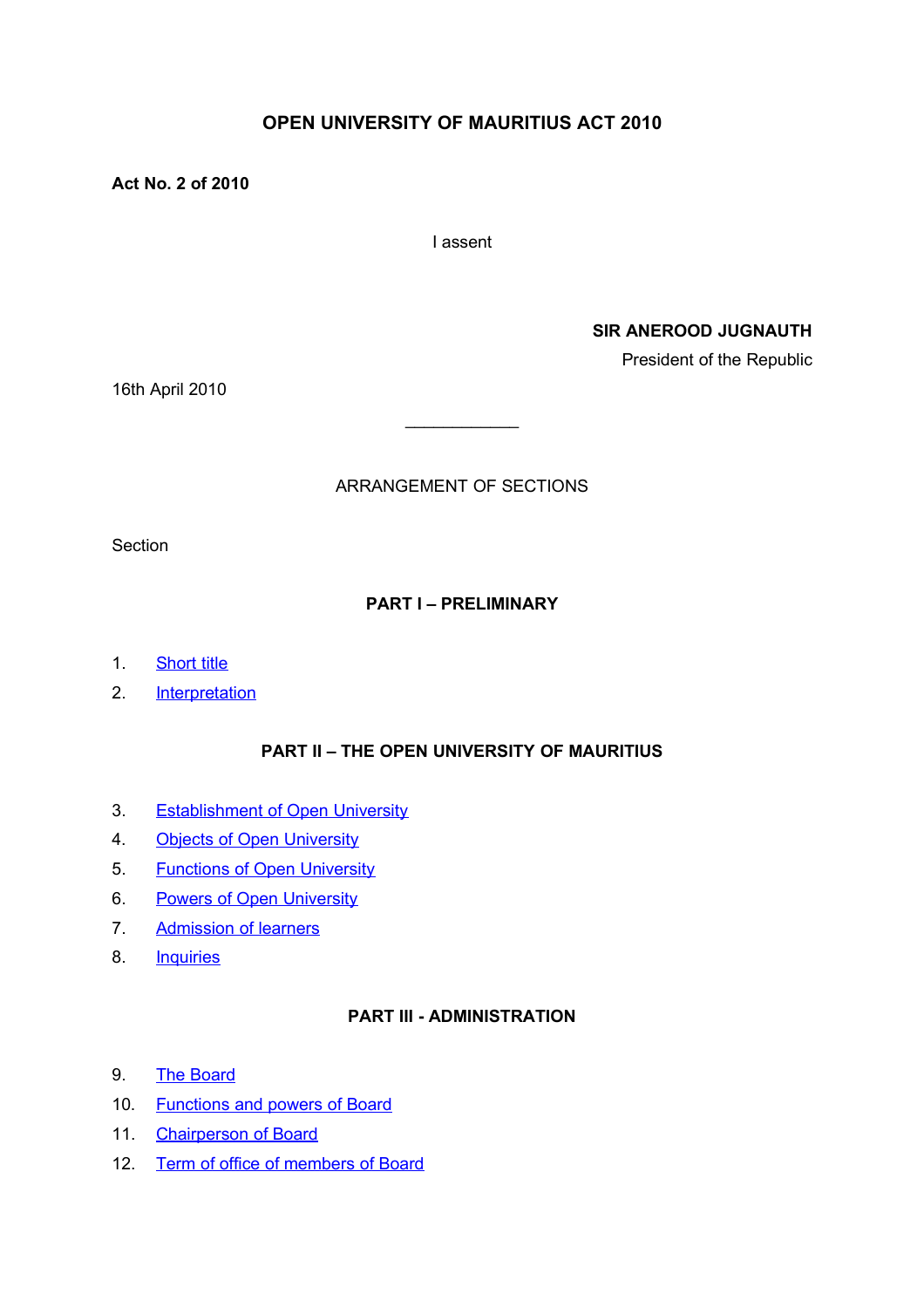- 13. [Meetings of Board](#page-11-2)
- 14. [Committees](#page-11-1)

## **PART IV – ACADEMIC AND MANAGEMENT STRUCTURE**

- 15. [Academic Council](#page-12-1)
- 16. [Divisions, Schools, Centres and Units](#page-12-0)
- 17. [Convocation](#page-13-2)

## **PART V – OFFICERS OF OPEN UNIVERSITY**

- 18. [Director-General](#page-13-1)
- 19. [Heads of Divisions and Institutes](#page-13-0)

## **PART VI – FINANCIAL PROVISIONS AND ACCOUNTS**

- 20. [General Fund](#page-14-0)
- 21. [Accounts and audit](#page-15-0)
- 22. [Exemptions](#page-15-1)

## **PART VII – STATUTES, REGULATIONS AND RULES**

- 23. [Statutes of Open University](#page-16-0)
- 24. [Regulations and rules](#page-17-0)

### **PART VIII – MISCELLANEOUS**

 $\mathcal{L}_\text{max}$  , where  $\mathcal{L}_\text{max}$ 

- 25. [Intellectual property](#page-18-2)
- 26. [Legal proceedings and execution of documents](#page-18-1)
- 27. [Repeal](#page-18-0)
- 28. [Consequential amendments](#page-19-0)
- 29. [Saving and transitional provisions](#page-20-0)
- 30. [Commencement](#page-22-0) **[SCHEDULE](#page-23-0)**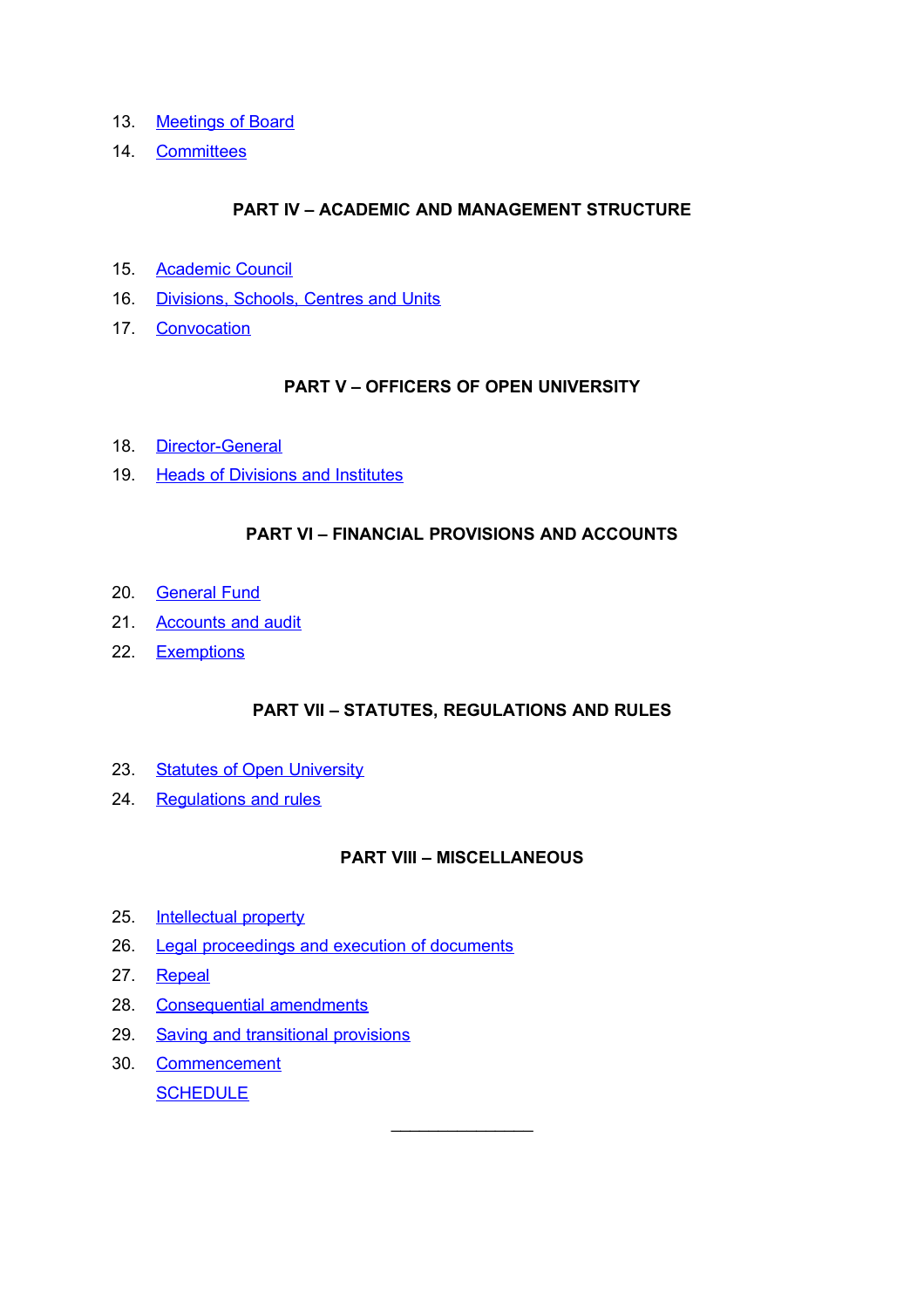#### **An Act**

### **To provide for the establishment of the Open University of Mauritius**

ENACTED by the Parliament of Mauritius, as follows -

#### **PART I – PRELIMINARY**

#### <span id="page-2-1"></span>**1. Short title**

This Act may be cited as the **Open University of Mauritius Act 2010**.

#### <span id="page-2-0"></span>**2. Interpretation**

In this Act -

"Academic Council" means the Academic Council referred to in section 15;

"academic staff" means persons engaged in imparting instruction in the Open University or giving guidance and rendering assistance to students of the Open University and includes the holder of such other post as may be specified by the Board to be an academic staff post;

"Board" means the Board of the Open University of Mauritius referred to in section 9;

"Chairperson" means the Chairperson of the Board, appointed under section 9;

"Committee" means a committee set up under section 14;

"Convocation" means the Convocation of the University, referred to in section 17;

"Director-General" means the Director-General of the Open University, appointed under section 18;

"Division", "Institute", "School", "Centre" or "Unit" means a Division, an Institute, a School, a Centre or a Unit referred to in section 16;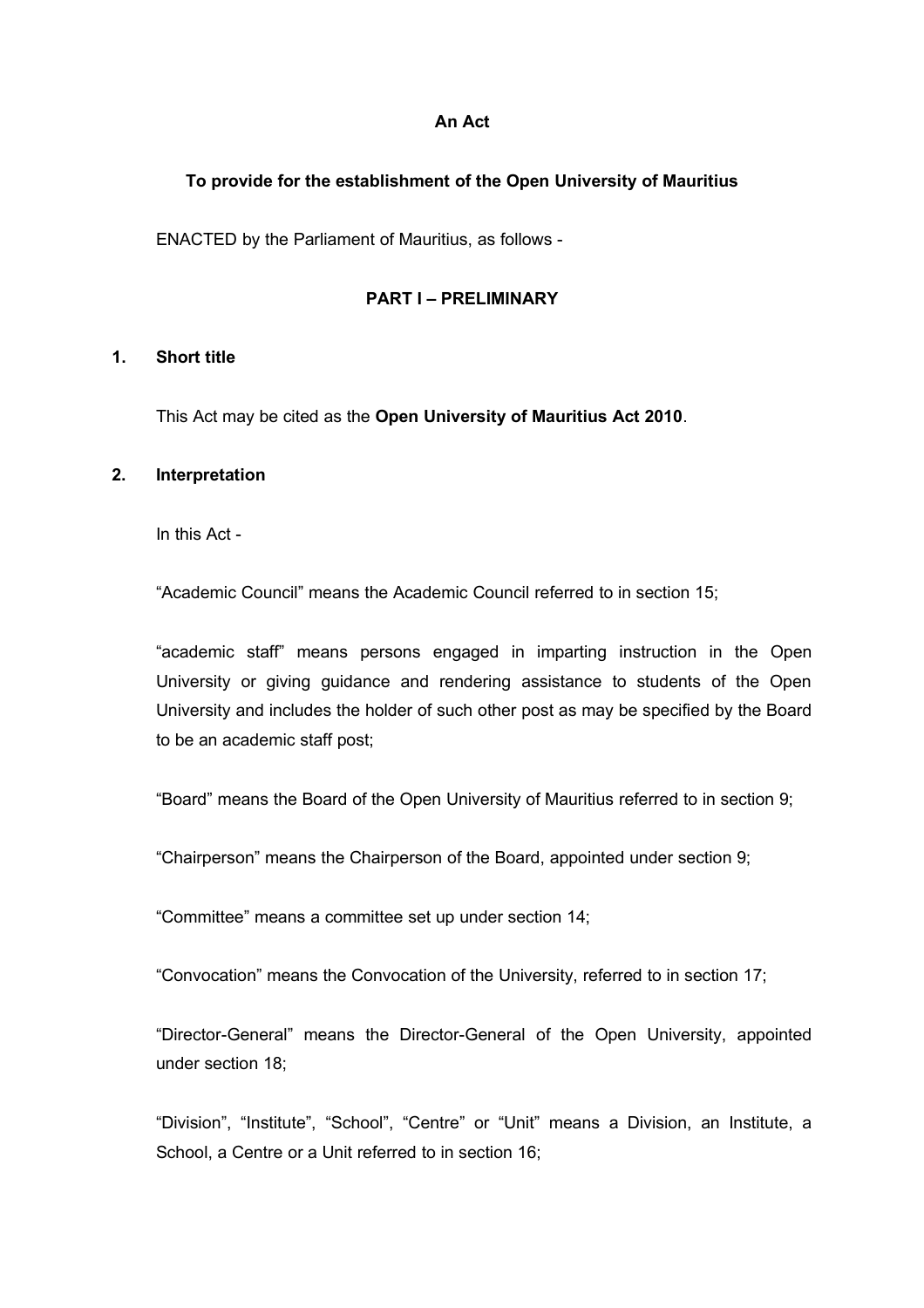"financial year" has the same meaning as in section 2A of the Finance and Audit Act;

"Financial Controller" means the person referred to in section 19(1)(f);

"general staff" means persons who hold office at the Open University to perform professional, technical, administrative, secretarial, clerical and manual work;

"learner" means a student of the Open University and includes any person who has enrolled for any programme of study or research at the Open University;

"Minister" means the Minister to whom responsibility for the subject of education is assigned;

"open and distance learning" means learning by using a combination of methods and media, including broadcasting, telecasting, narrowcasting, web, computer-based learning, e-learning, virtual learning, print, seminars and direct interaction and providing flexibility to learners to exercise choice in terms of pace, place and mode of study;

"Open University" means the Open University of Mauritius established under section 3;

"programme" means an educational or training activity imparting knowledge, skills and competencies, for which certificates, diplomas or degrees are awarded;

"Registrar" means the person referred to in section 19(1)(e);

"Statutes" means the Statutes of the Open University, set out in the Schedule;

"Tertiary Education Commission" means the Tertiary Education Commission established under the Tertiary Education Commission Act.

## **PART II – THE OPEN UNIVERSITY OF MAURITIUS**

### <span id="page-3-0"></span>**3. Establishment of Open University**

(1) There is established, for the purposes of this Act, the Open University of Mauritius.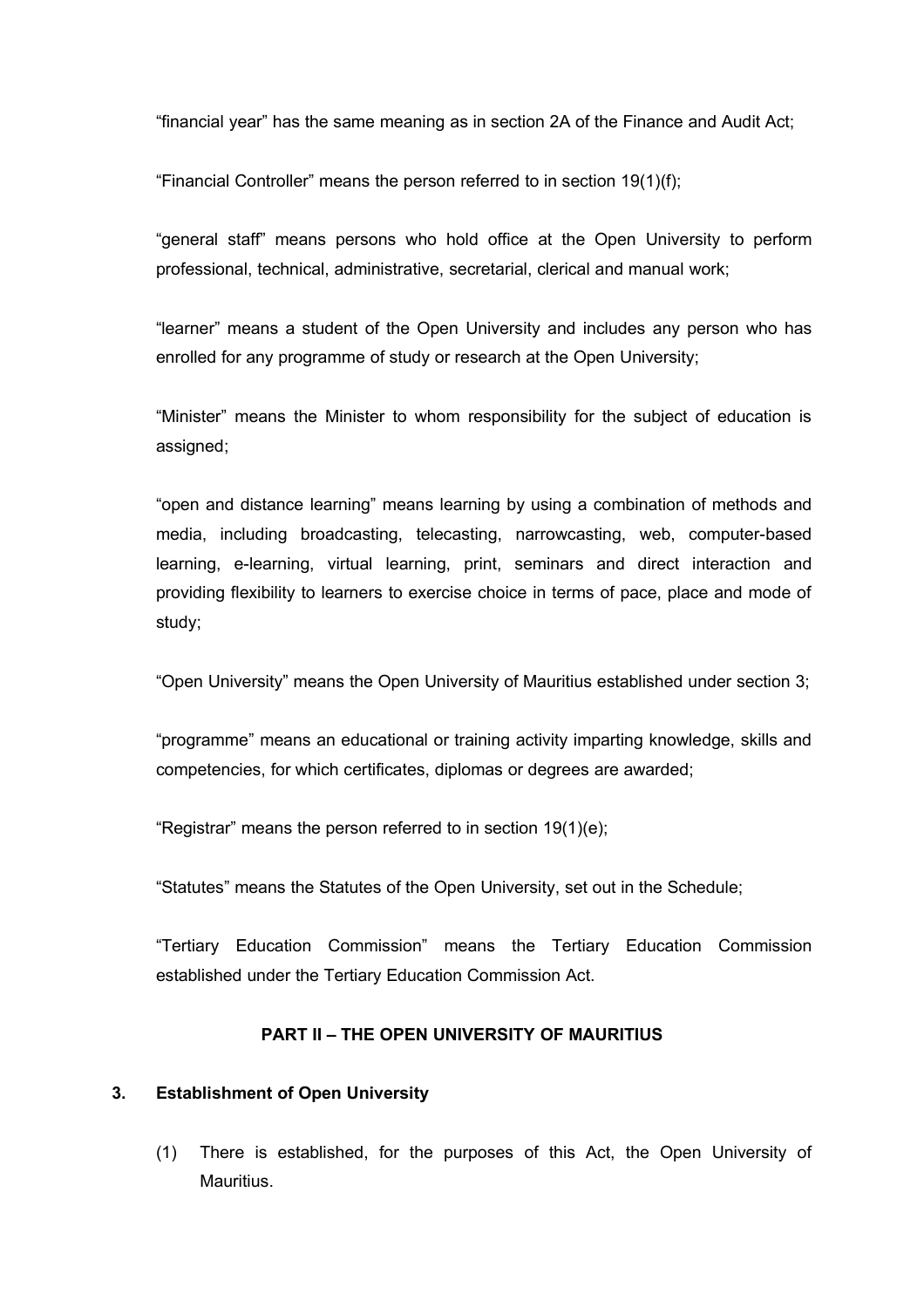(2) The Open University shall be a body corporate.

## <span id="page-4-1"></span>**4. Objects of Open University**

The objects of the Open University shall be to -

- (a) advance and disseminate learning and knowledge through a diversity of means, with emphasis on information and communication technologies;
- (b) provide wider opportunities for education and training to the population, through open and distance learning, and promote lifelong learning;
- (c) encourage the use of open and distance learning at all levels of education and training through collaboration, optimal use of existing resources and good practices;
- (d) encourage and promote scholarship and conduct research and development in educational technology and related matters;
- (e) be the focal point for the provision of open and distance learning in Mauritius through the establishment of active partnerships with local public and private institutions, as well as overseas institutions engaged in providing education and training.

### <span id="page-4-0"></span>**5. Functions of Open University**

The Open University shall have such functions as are necessary to attain its objects most effectively and shall, in particular -

- (a) act as the national focal point for open and distance learning;
- (b) set standards for the provision of open and distance learning;
- (c) provide education and training through a diversity of means in such branches of knowledge, vocations and professions as the Open University may determine from time to time;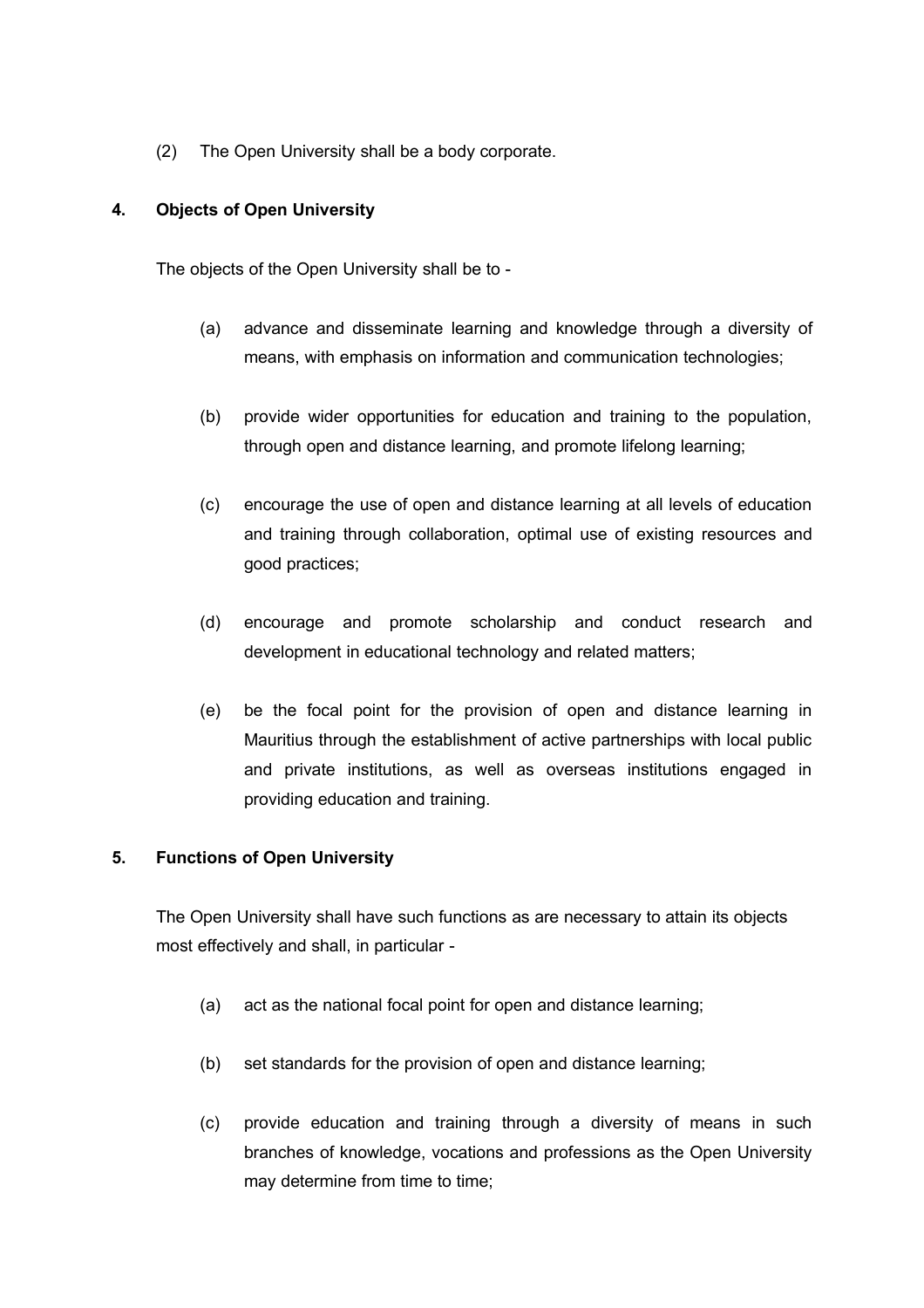- (d) enter into affiliation with other institutions, local and overseas, which would assist in attaining any of the objects of the Open University;
- (e) co-operate with any local or overseas institution which has objects which are wholly or partly similar to its own;
- (f) provide consultancy and professional services, especially in open and distance learning;
- (g) plan and prescribe courses of study for degrees, diplomas or certificates through open and distance learning, with the collaboration of local and overseas providers of education and training;
- (h) hold examinations and grant degrees, including honorary degrees, diplomas, certificates or other academic awards, acting on its own or jointly with any other education and training institution;
- (i) accept examinations and periods of study of students at other universities or places of learning as equivalent to appropriate examinations and periods of study in the Open University and withdraw such acceptance at any time;
- (j) institute professorships, lectureships, tutorships and other academic positions necessary for imparting instruction, for preparing educational material or for conducting other academic activities, including supervision, designing and delivery of courses and evaluation of the work done by learners and appoint persons to such positions;
- (k) institute and award fellowships, scholarships, prizes and such other awards for recognition of merit as it thinks fit;
- (l) set up and maintain Regional Centres within this region of the world for the purpose of coordinating and supervising the work of regional study centres in the region and for performing such other functions as may be conferred on them by the Academic Council;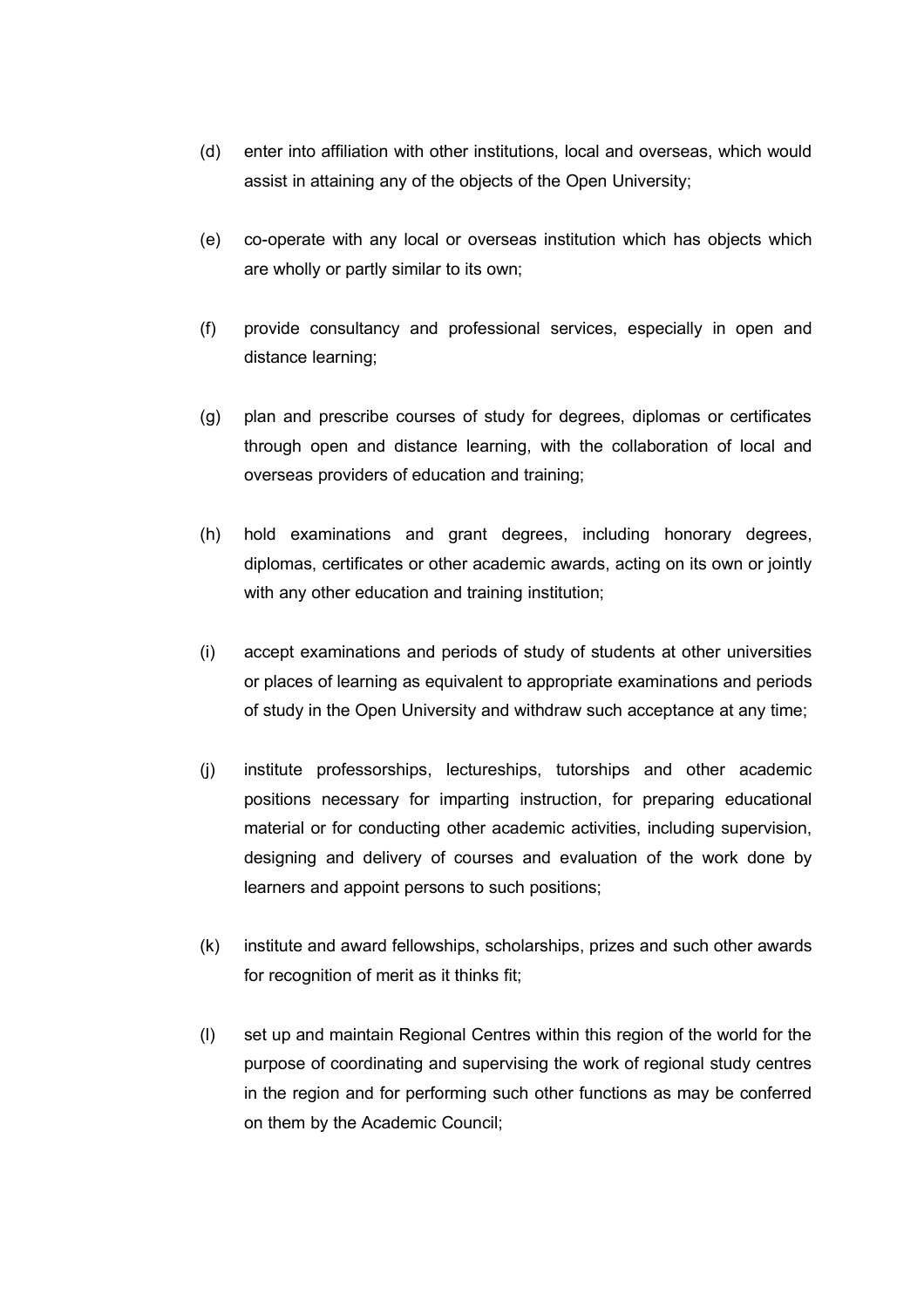- (m) set up, maintain and recognise study centres, telecentres and practice centres for the purpose of advising, counselling, tutoring, obtaining practical experience or rendering any other assistance required by learners;
- (n) provide for the preparation, reception and distribution of instructional materials through differentiated media, including terrestrial, satellite, video, radio, print, web or compact disc media and others;
- (o) make provision for research and development in educational technology, instructional design, learner support and related matters;
- (p) provide, control and maintain discipline among the learners and academic and general staff and lay down the conditions of service of such staff, including their codes of conduct;
- (q) determine standards and specify conditions for the admission of learners to programmes of study at the Open University, which may include recognition of prior learning, experience, examination, evaluation and any other method of testing;
- (r) link up with Governmental and inter-governmental institutions and the private sector to support an enabling environment for the provision of education and training at certificate, diploma, graduate, post-graduate and research levels;
- (s) create partnerships with key institutions worldwide to deliver programmes of open and distance learning.

### <span id="page-6-0"></span>**6. Powers of Open University**

The Open University shall have such powers as are necessary to attain its objects and discharge its functions most effectively and may, in particular -

(a) receive donations and gifts, contract loans, and lease, acquire, hold, maintain and dispose of any property, movable or immovable, including trust and Government property;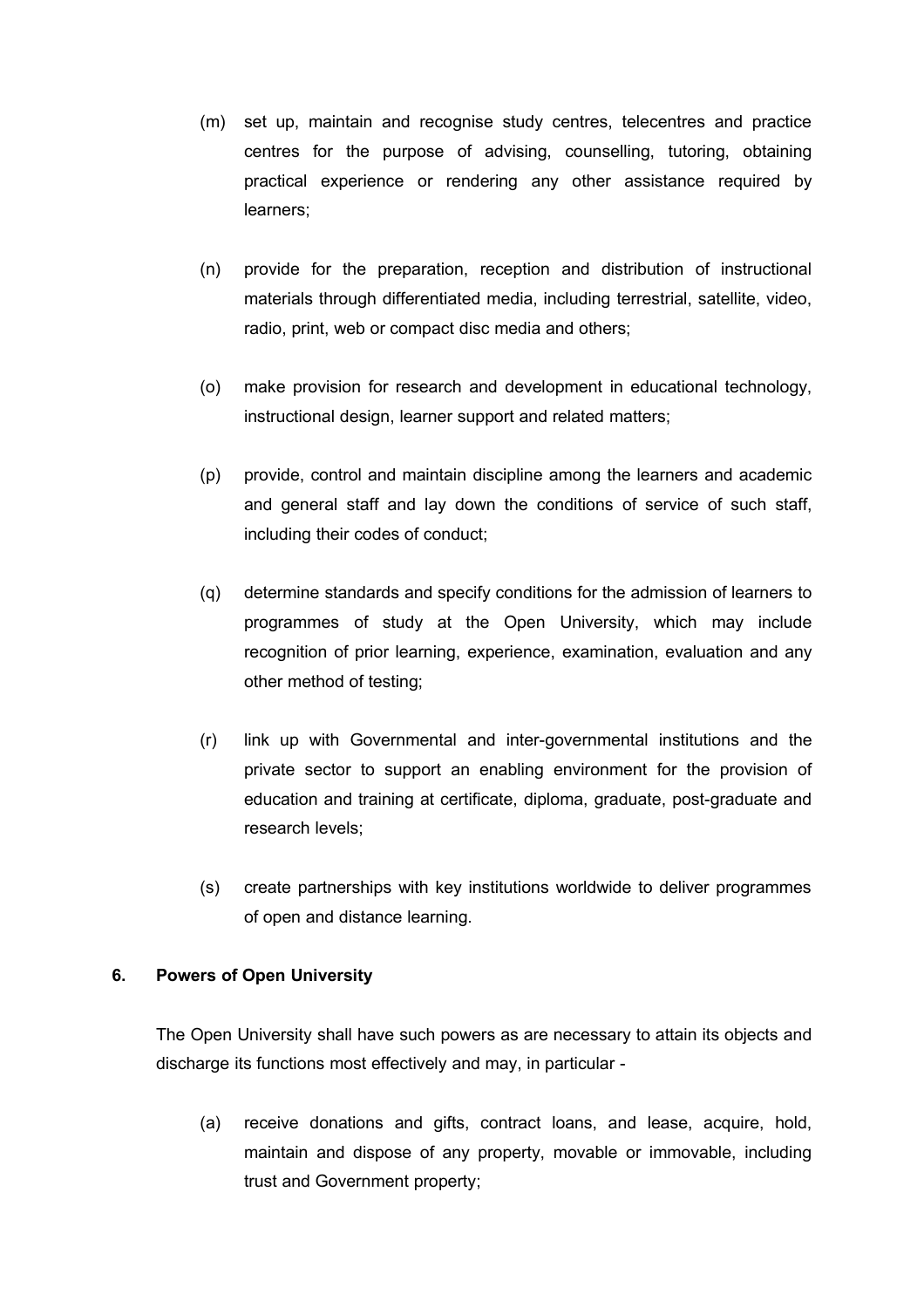- (b) demand and receive such fees and charges as may be charged for courses of study, research and practical training and for admission to the examinations for degrees, diplomas and other academic qualifications;
- (c) co-operate with other universities and institutions of higher learning, professional bodies and organisations, both locally and from overseas, for such purposes as it considers necessary, including credit transfers and the award of joint degrees;
- (d) subject to the Public Procurement Act, enter into such contract or other arrangement as may be necessary;
- (e) subject to any other enactment, establish such broadcasting facility as may be required to enable the Open University to perform its functions;
- (f) appoint, on contract or otherwise, visiting professors, consultants, fellows, scholars, artists, course writers and other persons from within and outside Mauritius who may contribute to the advancement of the objects of the Open University;
- (g) do such other act as may be necessary for attaining any of its objects and carrying out its functions.

## <span id="page-7-0"></span>**7. Admission of learners**

- (1) Subject to subsection (2), the Open University shall be open to everyone.
- (2) Nothing in subsection (1) shall require the Open University to
	- (a) admit to any course of study or research any person who does not possess the prescribed academic qualifications or standard, or prior experiential learning;
	- (b) retain on its roll a learner whose academic record is below the minimum standard required for the award of a degree, or other academic qualification; or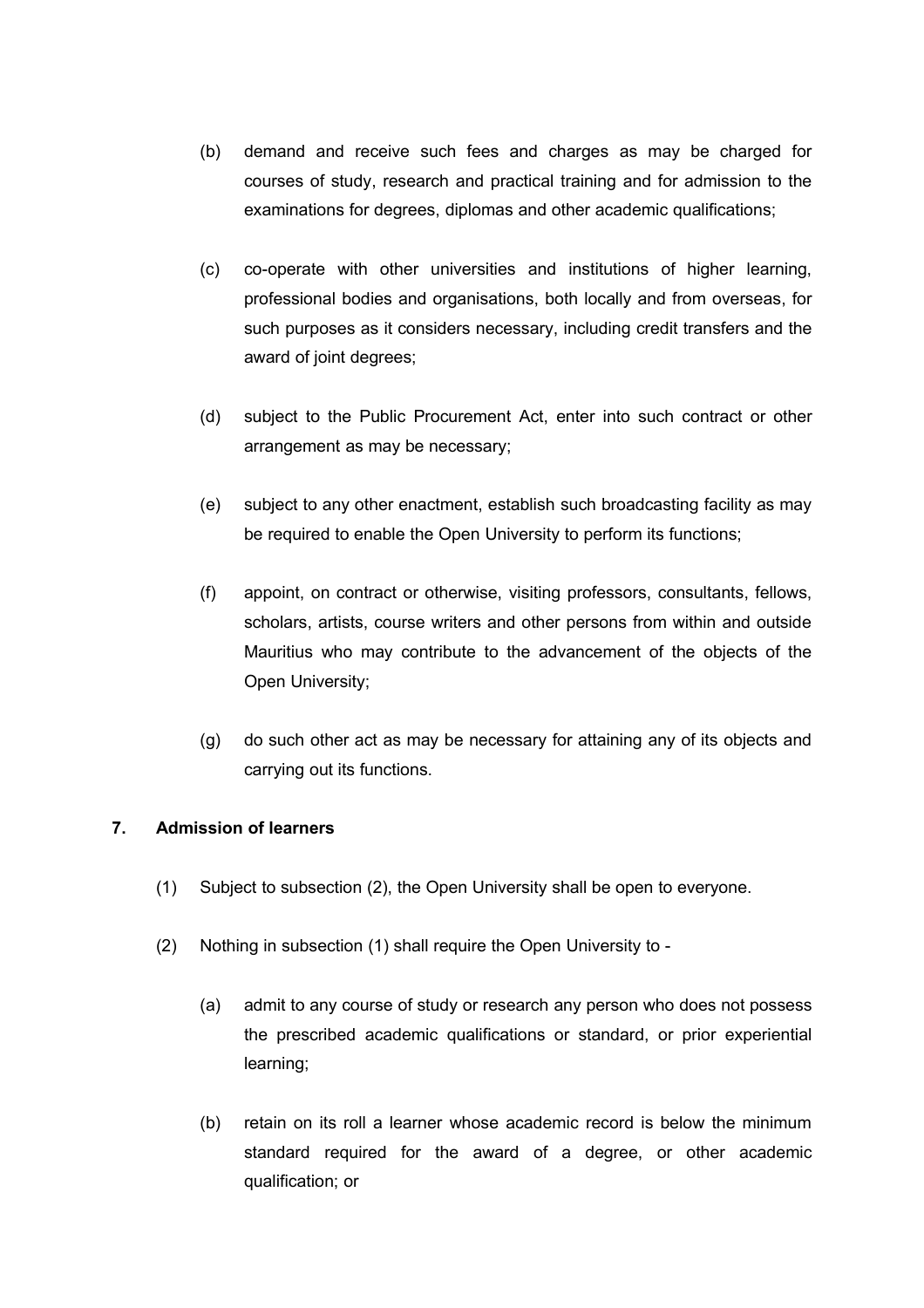(c) admit or retain any learner whose conduct is prejudicial to its interests, or the rights and privileges of other learners or of the staff of the Open University.

## **8. Inquiries**

- (1) Subject to subsection (2), the Prime Minister may, in respect of any matter connected with the Open University, institute an inquiry to be made by such person as he may appoint, in such manner as he may determine.
- (2) Where the Prime Minister decides to institute an inquiry under subsection (1), he shall, in every case, give notice to the Chairperson of the Board of his intention to do so and the Board shall be entitled to be represented at such inquiry.
- (3) The Prime Minister
	- (a) shall communicate to the Board his views with reference to the result of any such inquiry; and
	- (b) may, after ascertaining the opinion of the Board, advise the Open University regarding the action to be taken and fix a time-limit for taking such action.
- (4) The Board shall, within the time-limit so fixed, report to the Prime Minister the action taken or proposed to be taken on any advice tendered under subsection  $(3)(b)$ .
- (5) Where the Board does not take action within the time fixed or the action taken by the Board is, in the opinion of the Prime Minister, not satisfactory, the Prime Minister may, after considering any explanation or representation made by the Board, issue such directions as he thinks fit and the Board shall comply with any such directions.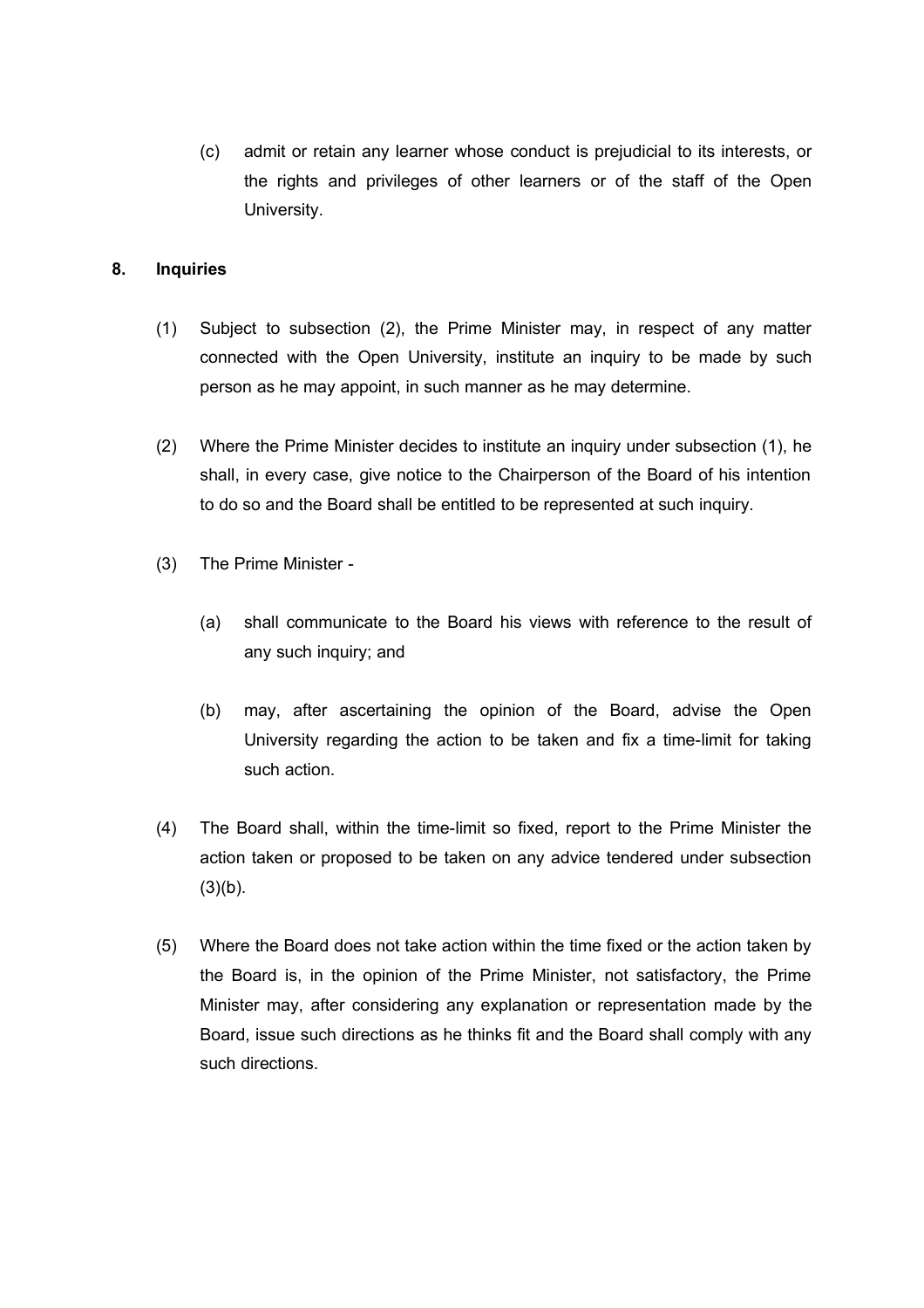#### **PART III – ADMINISTRATION**

#### <span id="page-9-1"></span>**9. The Board**

There shall be a Board which shall consist of -

- (a) a Chairperson, to be appointed by the Prime Minister;
- (b) 7 persons to be appointed by the Minister, out of whom
	- (i) 2 shall be executive heads of local public tertiary education institutions having developed partnerships with the Open University;
	- (ii) 2 shall have substantial knowledge and experience of tertiary education and open and distance learning;
	- (iii) one person shall be from the private sector and shall have substantial industrial experience;
	- (iv) one person shall be from the public sector;
	- (v) one person shall be from civil society and engaged in community service;
- (c) a person who shall be elected by and from the academic staff;
- (d) a person who shall be elected by and from the general staff; and
- (e) the Director-General.

### <span id="page-9-0"></span>**10. Functions and powers of Board**

- (1) The Board shall be the governing body having the direction and superintendence of the Open University and its principal functions shall include -
	- (a) devising or approving strategic plans and policies for the Open University;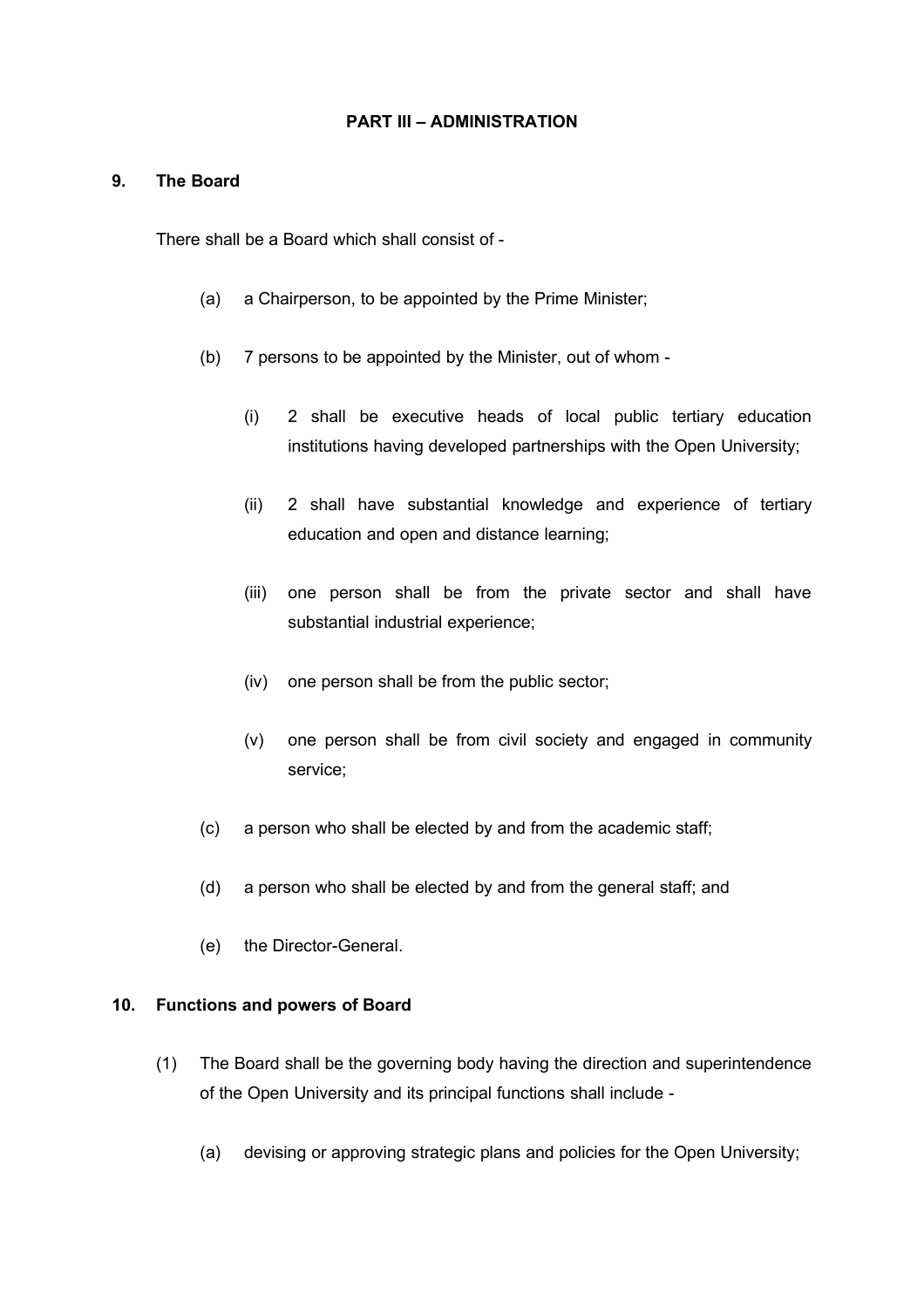- (b) overseeing its management and development;
- (c) monitoring and reviewing its operations; and
- (d) providing rigorous accountability standards in its various operations.
- (2) The Board may
	- (a) on behalf of the Open University
		- (i) confer honorary degrees;
		- (ii) appoint the academic and general staff;
		- (iii) manage and control its affairs, property and finance;
		- (iv) subject to the Public Procurement Act, enter into any contract or other arrangement;
		- (v) institute or discontinue courses of study; and
		- (vi) take any decision on a question of policy relating to its administration and functioning;
	- (b) do all such things as may be necessary for, or incidental or conducive to, the performance of its functions under subsection (1).

### <span id="page-10-0"></span>**11. Chairperson of Board**

The Chairperson shall -

- (a) preside at every meeting of the Board and any Convocation;
- (b) ensure that the decisions taken by the Board are implemented; and
- (c) perform such other duties and exercise such other powers as may be assigned to him by this Act or the Statutes.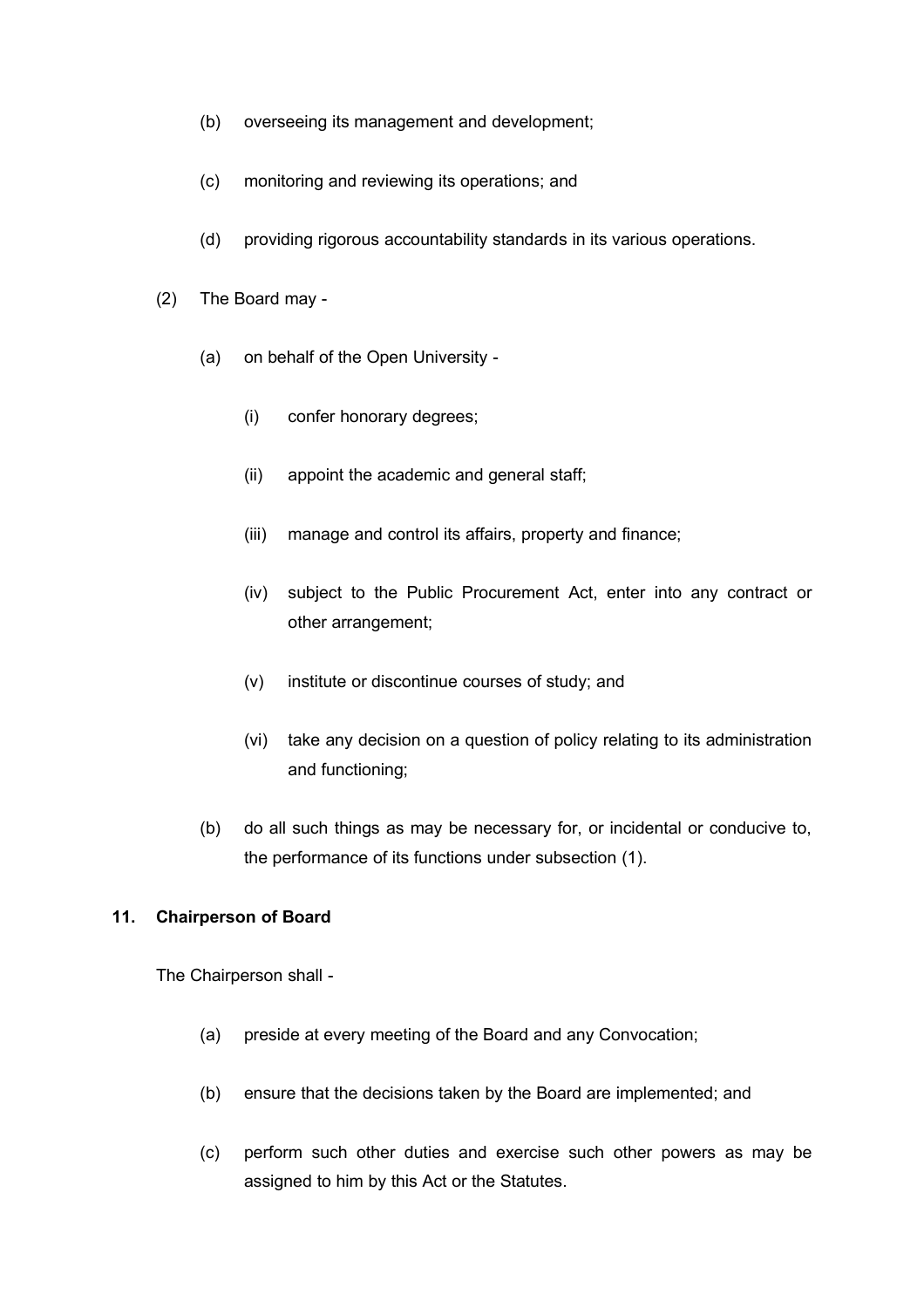### <span id="page-11-0"></span>**12. Term of office of members of Board**

- (1) (a) Every appointed or elected member of the Board shall hold office for a term of 3 years.
	- (b) An appointed member shall be eligible for reappointment for not more than one further term of 3 years.
- (2) (a) The Chairperson may resign his office by writing to the Prime Minister.
	- (b) Any other appointed or elected member of the Board may resign his office by writing to the Minister.
	- (c) Any vacancy caused by the resignation, death or removal from office of an appointed or elected member of the Board shall, subject to subsection (4), be filled by a fresh appointment or election, as the case may be.
- (3) The term of office of a member appointed or elected to fill a vacancy shall continue for the remainder of the term of the member in whose place he has been appointed or elected.
- (4) Where a vacancy occurs less than 3 months before the expiry of a member's term of office, the Board may determine that the office shall be left vacant for the remainder of the term.

### <span id="page-11-2"></span>**13. Meetings of Board**

The procedure to be observed for the convening and holding of meetings of the Board shall be as specified in the Statutes.

### <span id="page-11-1"></span>**14. Committees**

(1) The Board shall set up a Planning and Monitoring Committee, a Finance Committee, a Human Resource Committee and such other committees as it thinks necessary to assist the Board in the performance of its functions.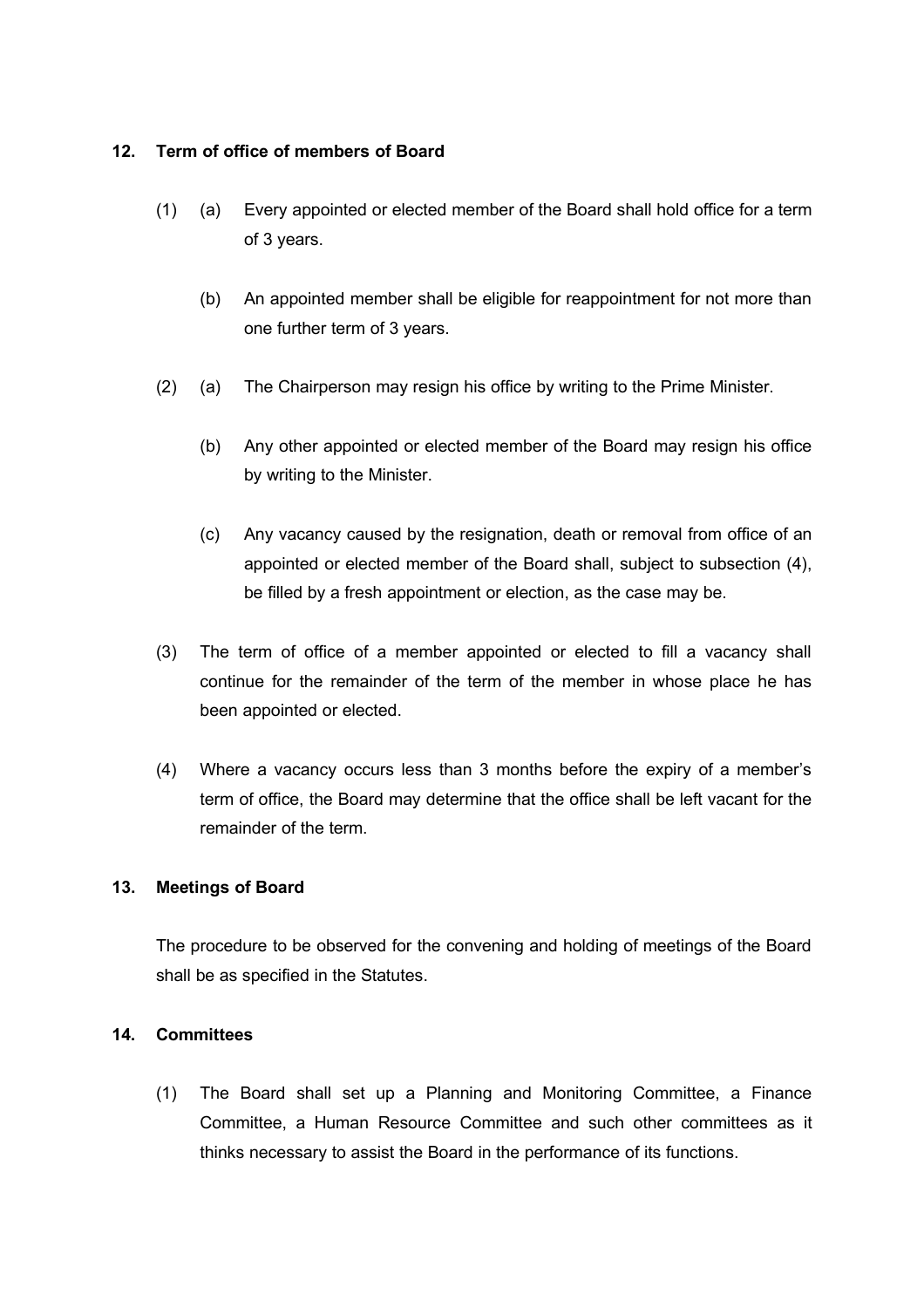(2) The composition and functions, and the procedure for the convening and holding of meetings, of every committee set up under subsection (1) shall be as specified in the Statutes.

## **PART IV – ACADEMIC AND MANAGEMENT STRUCTURE**

## <span id="page-12-1"></span>**15. Academic Council**

- (1) There shall be an Academic Council which shall
	- (a) be the principal academic body of the Open University;
	- (b) have control and general regulation of teaching, examination, and research;
	- (c) be responsible for the maintenance of appropriate standards and discipline among the learners of the Open University; and
	- (d) grant transfer of credits to learners in respect of learning acquired in another institution.
- (2) The constitution of the Academic Council, the term of office of its members, its functions and powers, and the procedure to be observed for the convening and holding of its meetings shall be as specified in the Statutes.

### <span id="page-12-0"></span>**16. Divisions, Schools, Centres and Units**

- (1) The Open University shall comprise
	- (a) an Academic Affairs Division;
	- (b) a Multimedia and ICT Services Division;
	- (c) a Quality Assurance and Capacity Building Division;
	- (d) an Open School Division;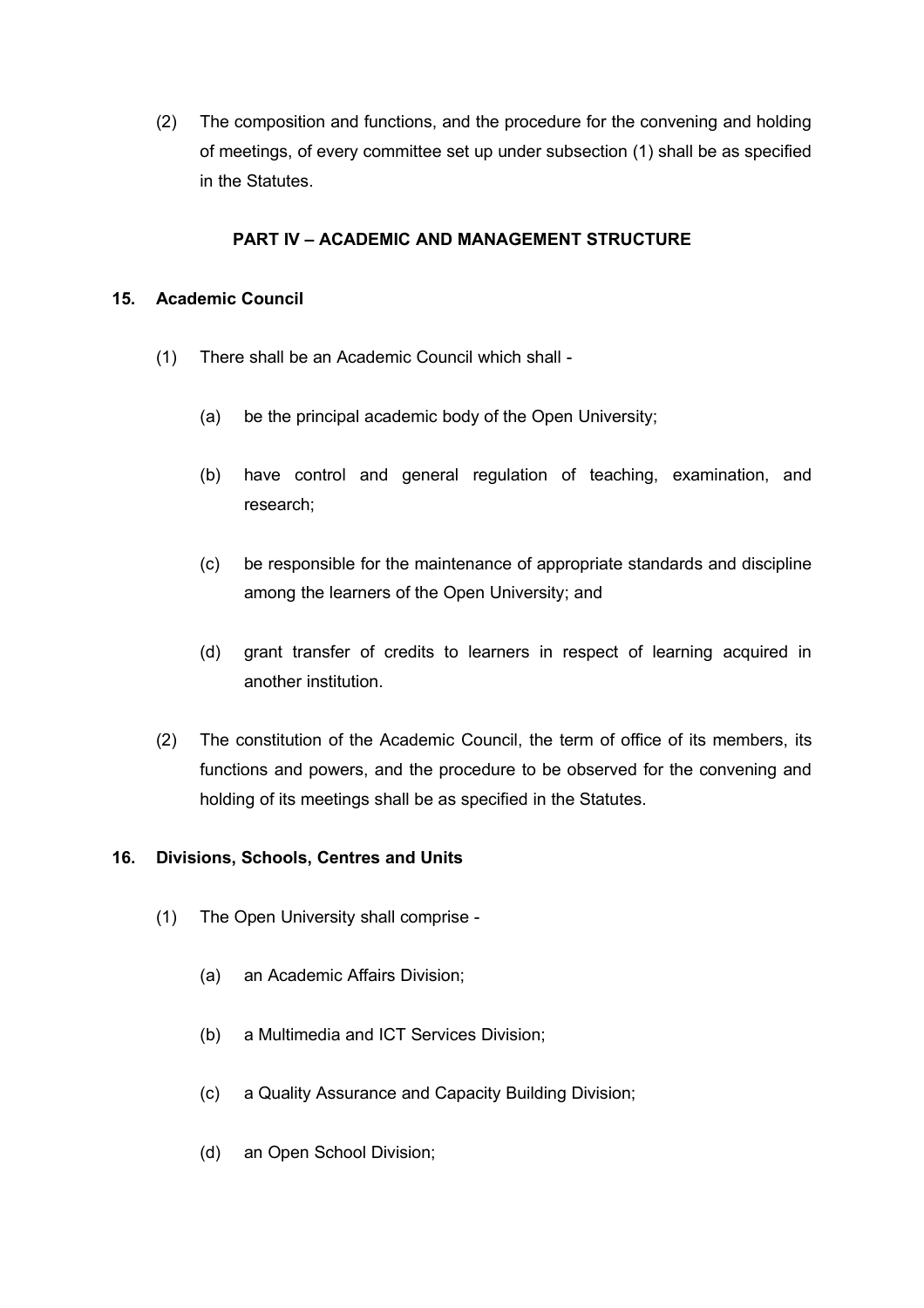- (e) an Administration Division;
- (f) a Finance Division;
- (g) a Confucius Institute;
- (h) a Language Institute; and

such other Divisions and Institutes as may be specified in the Statutes.

(2) The Divisions and Institutes shall comprise such Schools, Centres and Units as may be decided by the Board on the recommendation of the Academic Council.

## <span id="page-13-2"></span>**17. Convocation**

There shall be a Convocation of the Open University, the procedure for which shall be as specified in the Statutes.

## **PART V – OFFICERS OF OPEN UNIVERSITY**

### <span id="page-13-1"></span>**18. Director-General**

There shall be a Director-General of the Open University who shall -

- (a) be appointed by the Prime Minister on the recommendation of the Minister;
- (b) be the chief executive and academic officer of the Open University; and
- (c) hold office on such terms and conditions as may be specified in the Statutes.

## <span id="page-13-0"></span>**19. Heads of Divisions and Institutes**

- (1) The Head of a Division or of an Institute shall be known, in the case of
	- (a) the Academic Affairs Division, as the Director of that Division;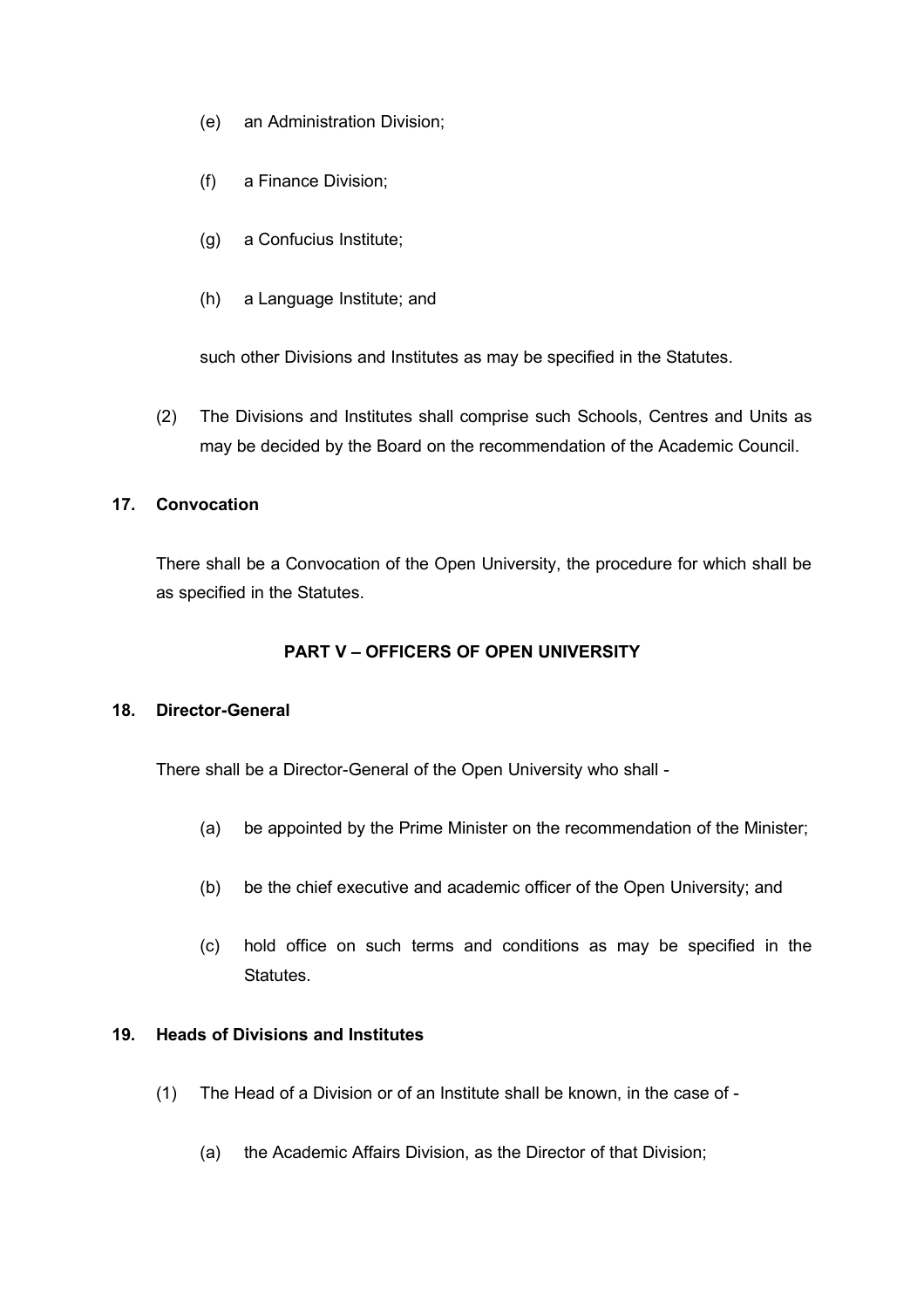- (b) the Multimedia and ICT Services Division, as the Director of that Division;
- (c) the Quality Assurance and Capacity Building Division, as the Director of that Division;
- (d) the Open School Division, as the Director of that Division;
- (e) the Administration Division, as the Registrar;
- (f) the Finance Division, as the Financial Controller;
- (g) the Confucius Institute, as the Director of that Institute;
- (h) the Language Institute, as the Director of that Institute.
- (2) The Heads of Divisions and Institutes shall be appointed and hold office on such terms and conditions as may be specified in the Statutes.

### **PART VI – FINANCIAL PROVISIONS AND ACCOUNTS**

### <span id="page-14-0"></span>**20. General Fund**

- (1) The Open University shall set up and operate a General Fund to which shall be credited -
	- (a) its income from fees, grants, donations, loans and gifts;
	- (b) endowments and all monies from any other source.
- (2) The amounts credited to the General Fund pursuant to subsection (1) shall be applied towards meeting the expenses incurred by or on behalf of the Open University in the discharge of its functions and the exercise of its powers.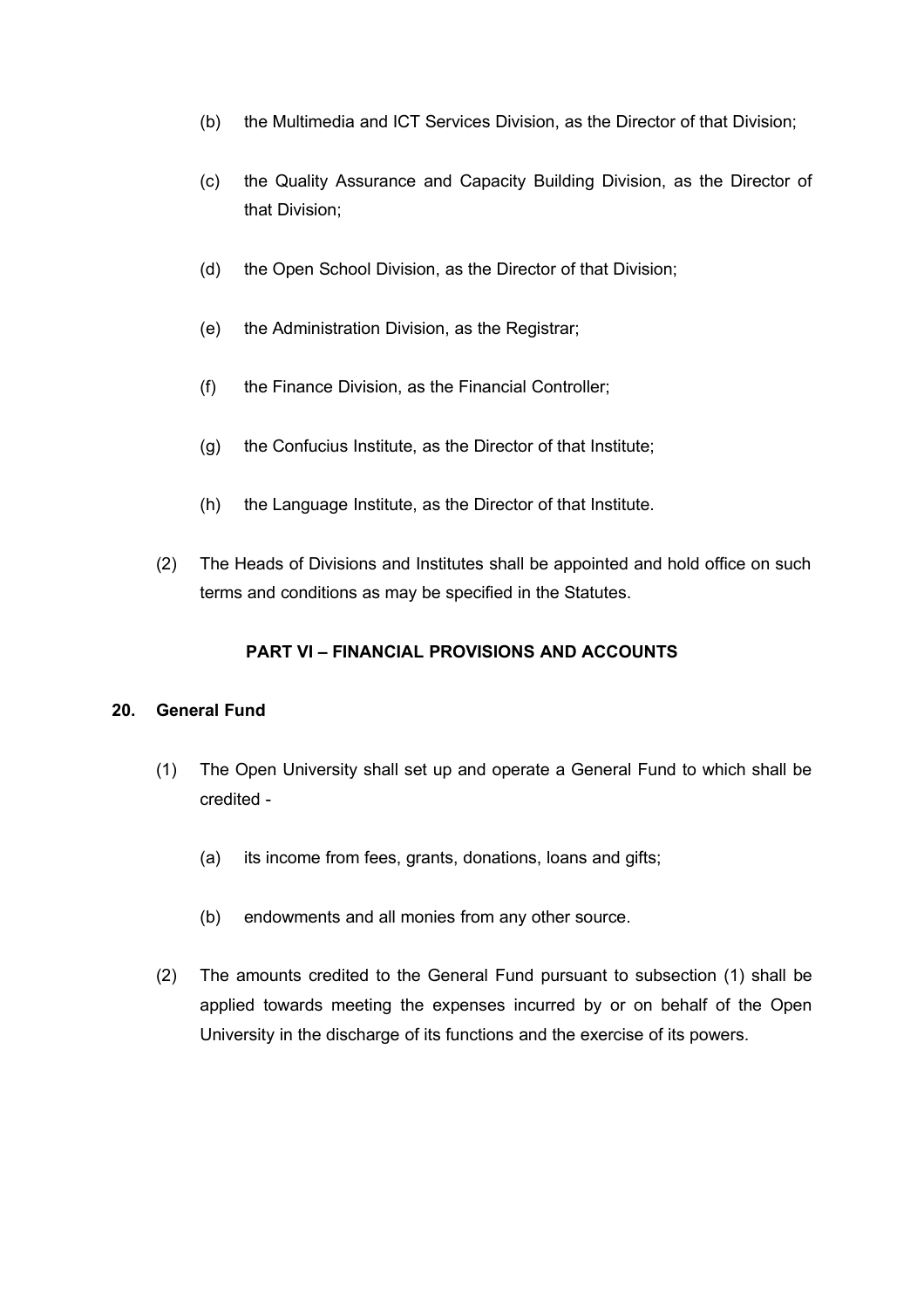#### <span id="page-15-0"></span>**21. Accounts and audit**

- (1) The Board shall maintain proper accounts and other relevant records and prepare an annual statement of accounts, including a balance sheet, in such form and manner as may be required by the Tertiary Education Commission.
- (2) The Tertiary Education Commission may, at any time, demand the production of books, accounts, and connected vouchers and other documents and papers and inspect the offices of the Open University.
- (3) The Board shall, not later than 3 months after the end of every financial year, submit the accounts referred to in subsection (1) to the Director of Audit.
- (4) The accounts referred to in subsection (3) shall be audited annually by the Director of Audit who shall forward a report thereon to the Board in accordance with the Financial Reporting Act.
- (5) The Board shall prepare an annual report on the activities of the Open University every year and forward it, together with the report of the Director of Audit on the accounts, to the Minister not later than one month from the date of receipt of the report of the Director of Audit on the accounts.
- (6) The Minister shall cause a copy of the annual report, together with the report of the Director of Audit on the accounts referred to in subsection (5), to be laid on the table of the Assembly.

### <span id="page-15-1"></span>**22. Exemptions**

- (1) Notwithstanding any other enactment, the Open University shall be exempt from payment of -
	- (a) any registration duty, fee or charge in respect of any document under which the Open University is the sole beneficiary; and
	- (b) any other duty, rate, charge or fee.
- (2) Article 910 of the Code Civil Mauricien shall not apply to the Open University.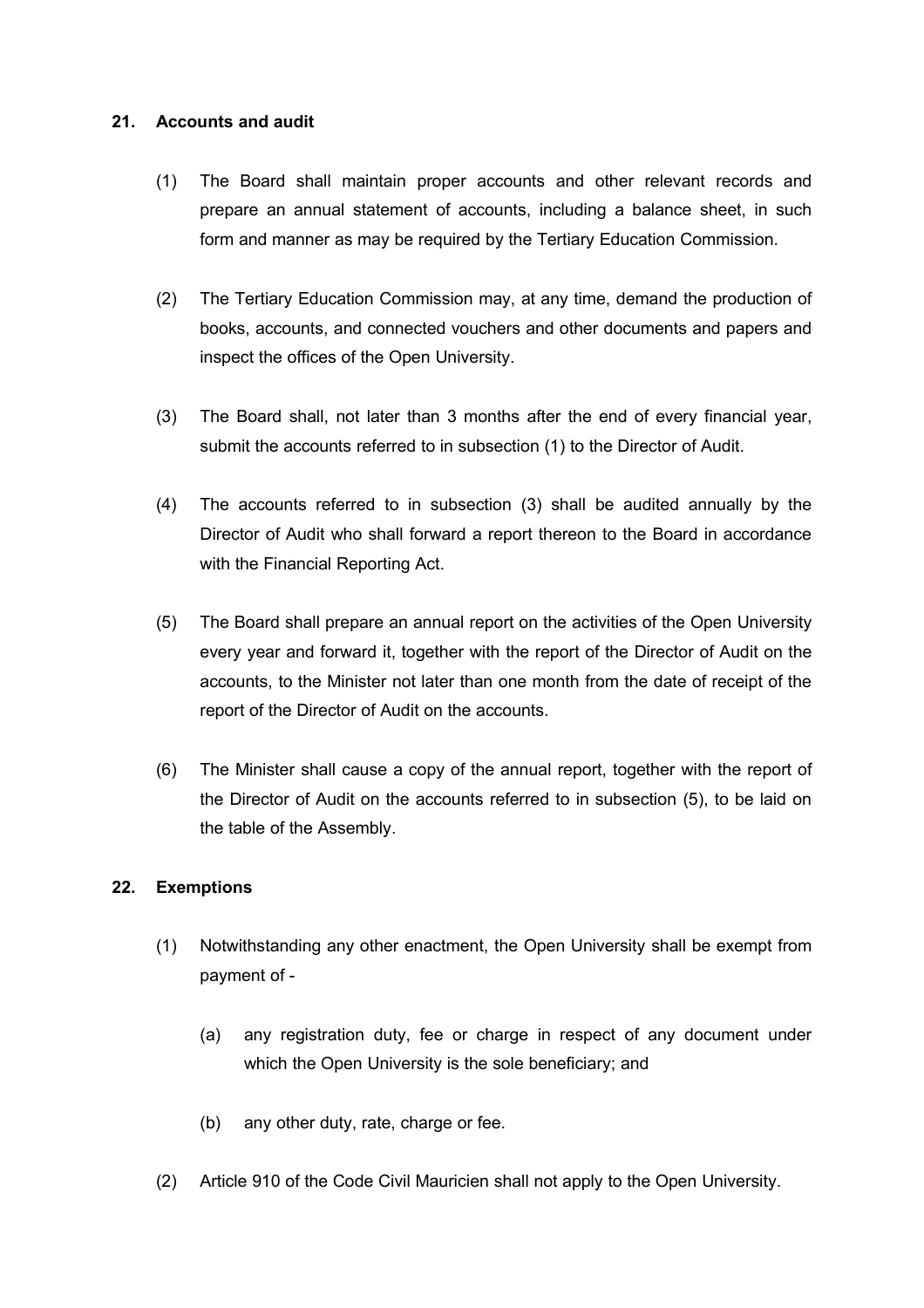## **PART VII – STATUTES, REGULATIONS AND RULES**

#### <span id="page-16-0"></span>**23. Statutes of Open University**

The Statutes of the Open University shall provide for all or any of the following matters -

- (a) the constitution, powers and duties, and the procedure at meetings, of the Board, the Academic Council, the Planning and Monitoring Committee, the Finance Committee, the Human Resource Committee and other committees, the quorum at such meetings and the procedure to be followed in the conduct of their business;
- (b) partnerships and collaborations with other institutions, local and overseas, which would assist in attaining any of the objects of the Open University;
- (c) the holding of a Convocation to confer degrees and the conferment of honorary degrees;
- (d) the setting up of Divisions, Institutes, Schools, Centres, and any programme units, and other academic and supporting units;
- (e) the setting up of regional and study centres;
- (f) the institution of fellowships, scholarships, medals and awards;
- (g) the manner of appointment and the terms and conditions of the Director-General and Heads of Divisions;
- (h) the manner of appointment and the terms and conditions of academic and general staff;
- (i) the operation of associations of learners; and
- (j) any other matter which, by this Act, is to be or may be provided for in the **Statutes**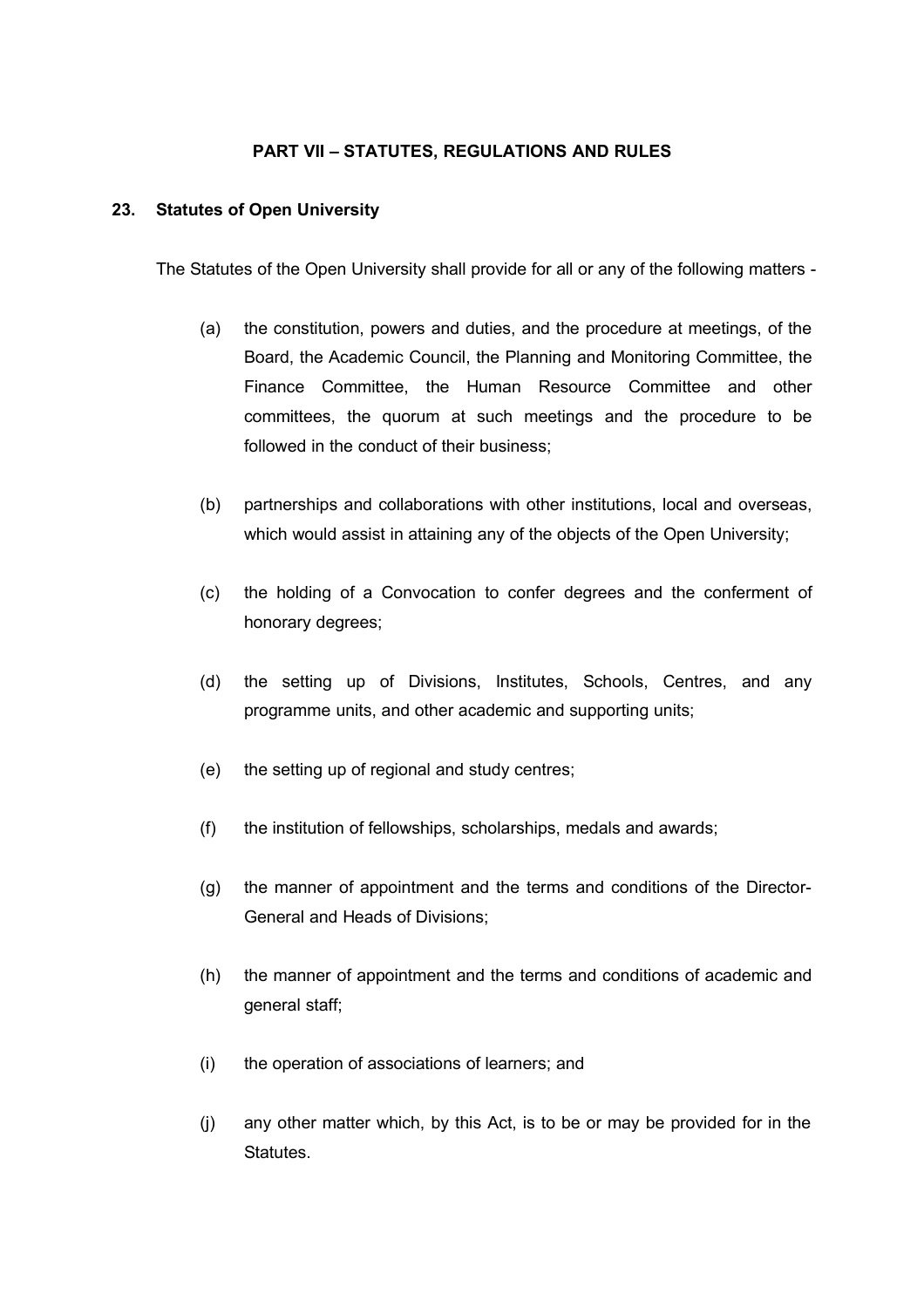#### <span id="page-17-0"></span>**24. Regulations and rules**

- (1) The Board may make such regulations as it thinks fit for the purposes of this Act, and any such regulations may provide for -
	- (a) the admission of learners;
	- (b) the courses of study leading to degrees, diplomas and other academic, vocational and professional qualifications;
	- (c) the conditions on which learners shall be admitted to courses of study leading to degrees, diplomas and other academic qualifications;
	- (d) the conduct of examinations and the conditions under which examinations may take place;
	- (e) the manner in which exemption resulting in the admission of students to examinations may be given;
	- (f) the conditions and mode of appointment and duties of examining bodies and examiners;
	- (g) the equivalence of examinations and qualifications of any other institution or examination board for the purposes of admitting a learner;
	- (h) the assessment, evaluation and grading of students' performance;
	- (i) the award of degrees, diplomas and other qualifications;
	- (j) the maintenance of discipline among the staff and the learners;
	- (k) the fees to be charged by the Open University;
	- (l) the use of and access to any place of learning or research or resource within the Open University;
	- (m) the Open University academic dress; and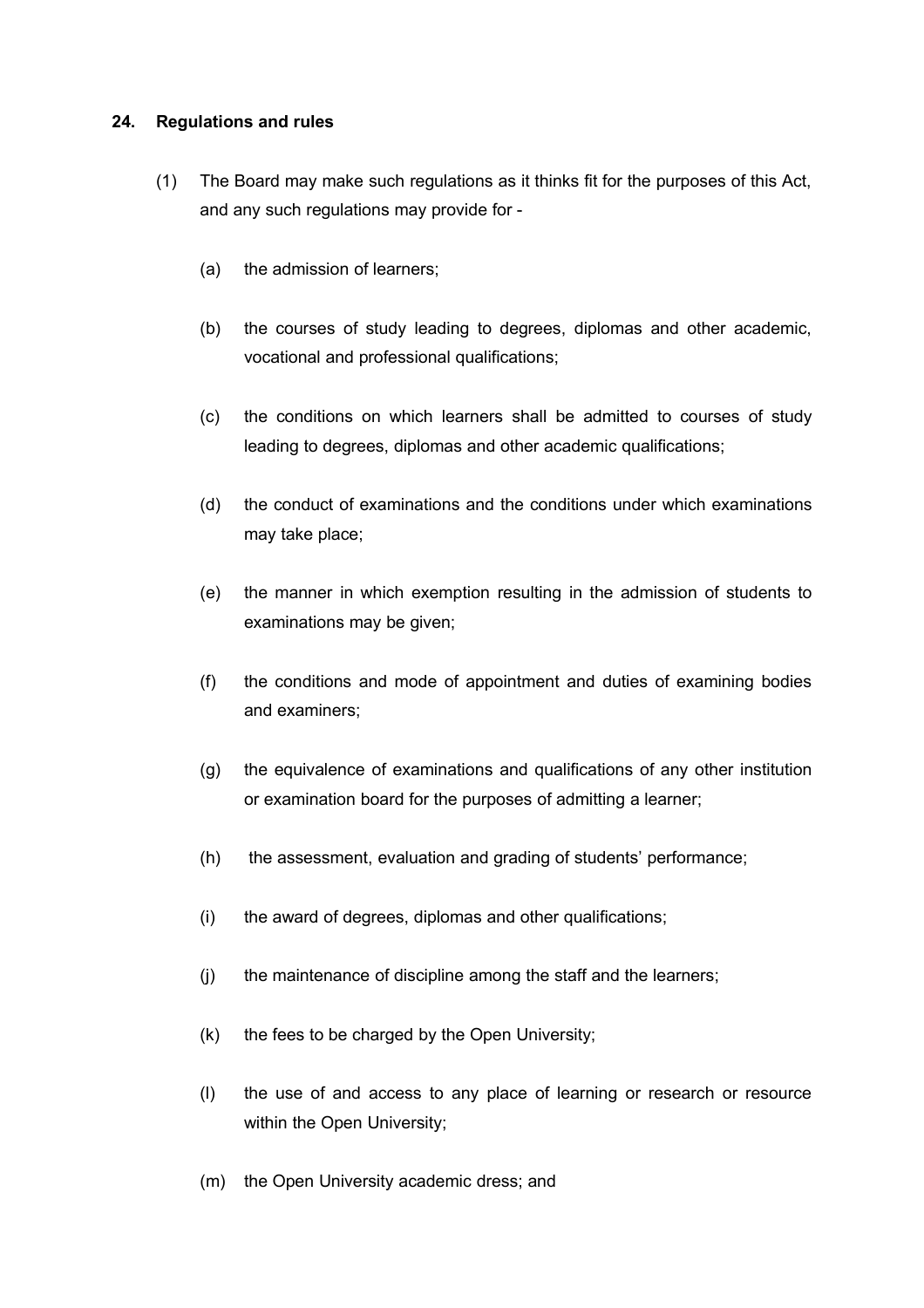- (n) the amendment of the Statutes.
- (2) (a) The Academic Council may, with the approval of the Board, make rules for the purposes of this Act.
	- (b) The Board may, by resolution passed by a majority of not less than two thirds of its members present at that meeting, modify or refuse to approve any rules submitted by the Academic Council to it for approval.

## **PART VIII – MISCELLANEOUS**

## <span id="page-18-2"></span>**25. Intellectual property**

- (1) Without prejudice to any other enactment, all intellectual property arising out of any teaching material produced by or on behalf of the Open University shall vest in the Open University.
- (2) Any intellectual property vested in the Open University may be made available for use on such terms as the Board may agree.

## <span id="page-18-1"></span>**26. Legal proceedings and execution of documents**

- (1) The Open University shall act, sue and be sued, implead or be impleaded under its corporate name.
- (2) Service of process by or on the Open University shall be sufficient if made on behalf of or on the Registrar.
- (3) Every deed, cheque, act or document relating to the Open University shall be signed by the Chairperson and one other person authorised in that behalf by the Board.

## <span id="page-18-0"></span>**27. Repeal**

The following enactments are repealed -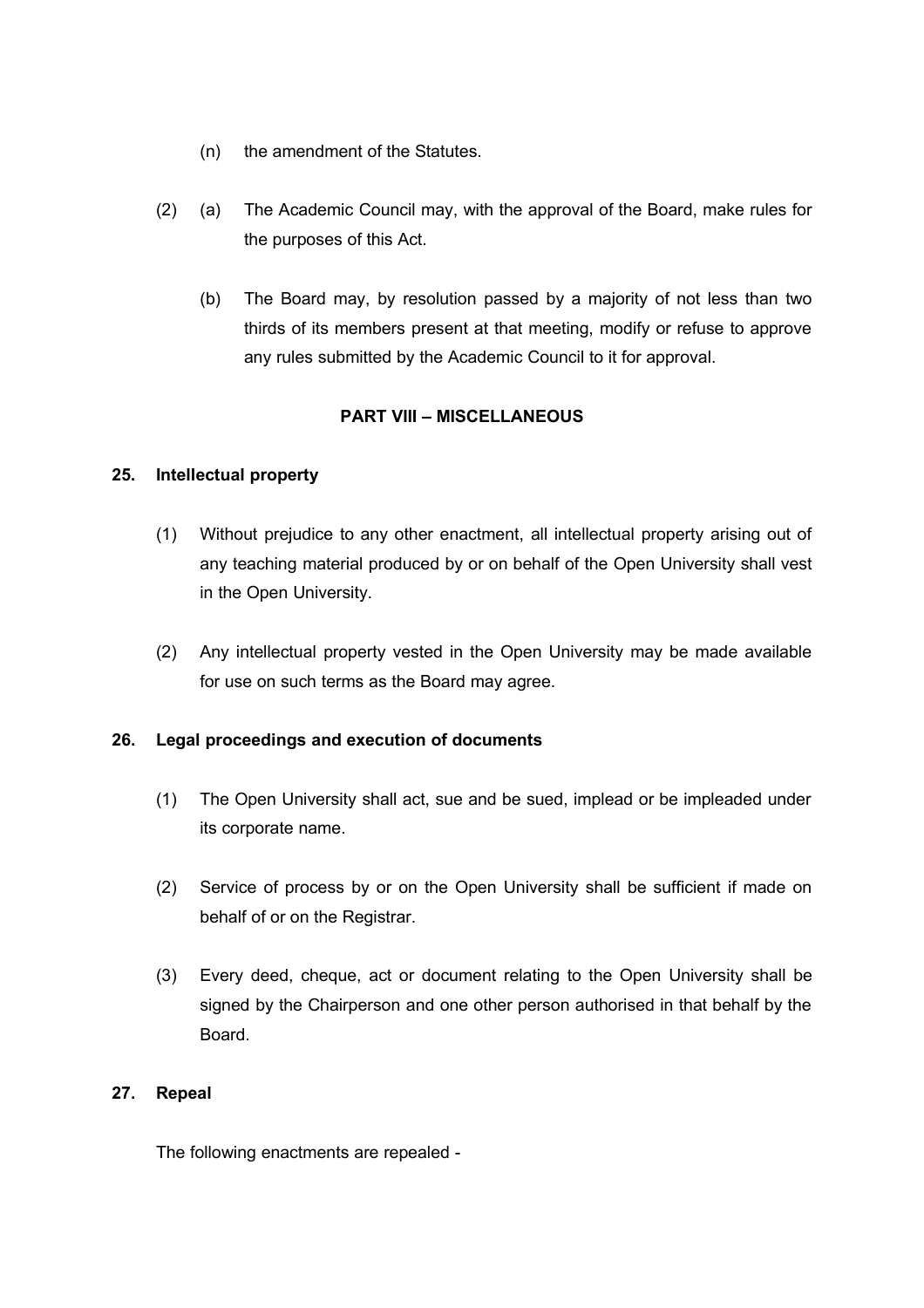- (a) the Mauritius College of the Air Act;
- (b) the Open University of Mauritius Act.

### <span id="page-19-0"></span>**28. Consequential amendments**

(1) The Public Procurement Act is amended in Part II of the Schedule by inserting, in the appropriate alphabetical order, the following new item -

## Open University of Mauritius

- (2) (a) Subject to paragraphs (b) and (c), the Statutory Bodies (Accounts and Audit) Act is amended in the Schedule -
	- (i) in Part I, by inserting, in the appropriate alphabetical order, the following new item -

Open University of Mauritius

(ii) in Part II, by deleting the following item -

Mauritius College of the Air

- (b) For the purposes of the Statutory Bodies (Accounts and Audit) Act, the period extending from the commencement of this Act to 31 December next following shall be deemed to be the first financial year of the Open University.
- (c) Section 7(1) of the Statutory Bodies (Account and Audit) Act shall not apply to the first financial year of the Open University.
- (3) The Tertiary Education Commission Act is amended in the Schedule by
	- (a) deleting the following item -

Mauritius College of the Air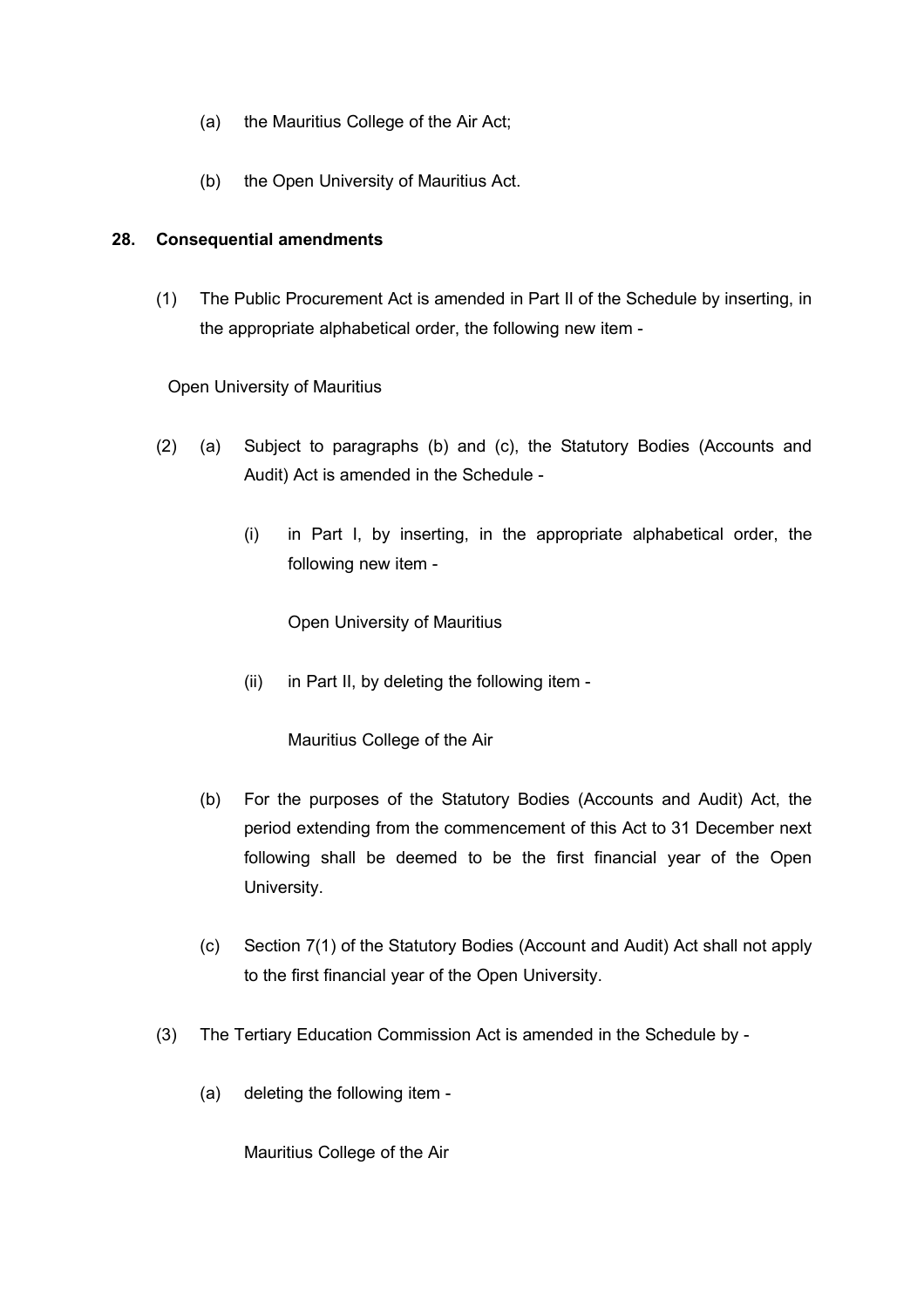(b) inserting, in the appropriate alphabetical order, the following new item -

Open University of Mauritius

#### <span id="page-20-0"></span>**29. Saving and transitional provisions**

- (1) In this section, "College" means the Mauritius College of the Air established under section 3 of the repealed Mauritius College of the Air Act.
- (2) Notwithstanding any other enactment, every person employed by the College shall be dealt with in accordance with this section.
- (3) Every person who, at the commencement of this Act, is employed on the permanent and pensionable establishment of the College shall be entitled to be transferred to the permanent and pensionable establishment of the Open University on terms and conditions which shall be not less favourable than those of his previous employment.
- (4) The period of service of every person employed on the permanent and pensionable establishment of the College, who is transferred to the Open University under subsection (3), shall be deemed to be an unbroken period of service with the Open University.
- (5) No person employed on the permanent and pensionable establishment of the College shall, on account of his transfer to the Open University or any resulting change in his job title, be entitled to claim that his employment has been terminated or adversely affected in breach of any enactment.
- (6) Any person employed on the permanent and pensionable establishment of the College who, within 28 days of the commencement of this Act, does not accept to be transferred to the Open University may -
	- (a) at his request, be redeployed, so far as is practicable, to another statutory body, where vacancies in similar positions are available; or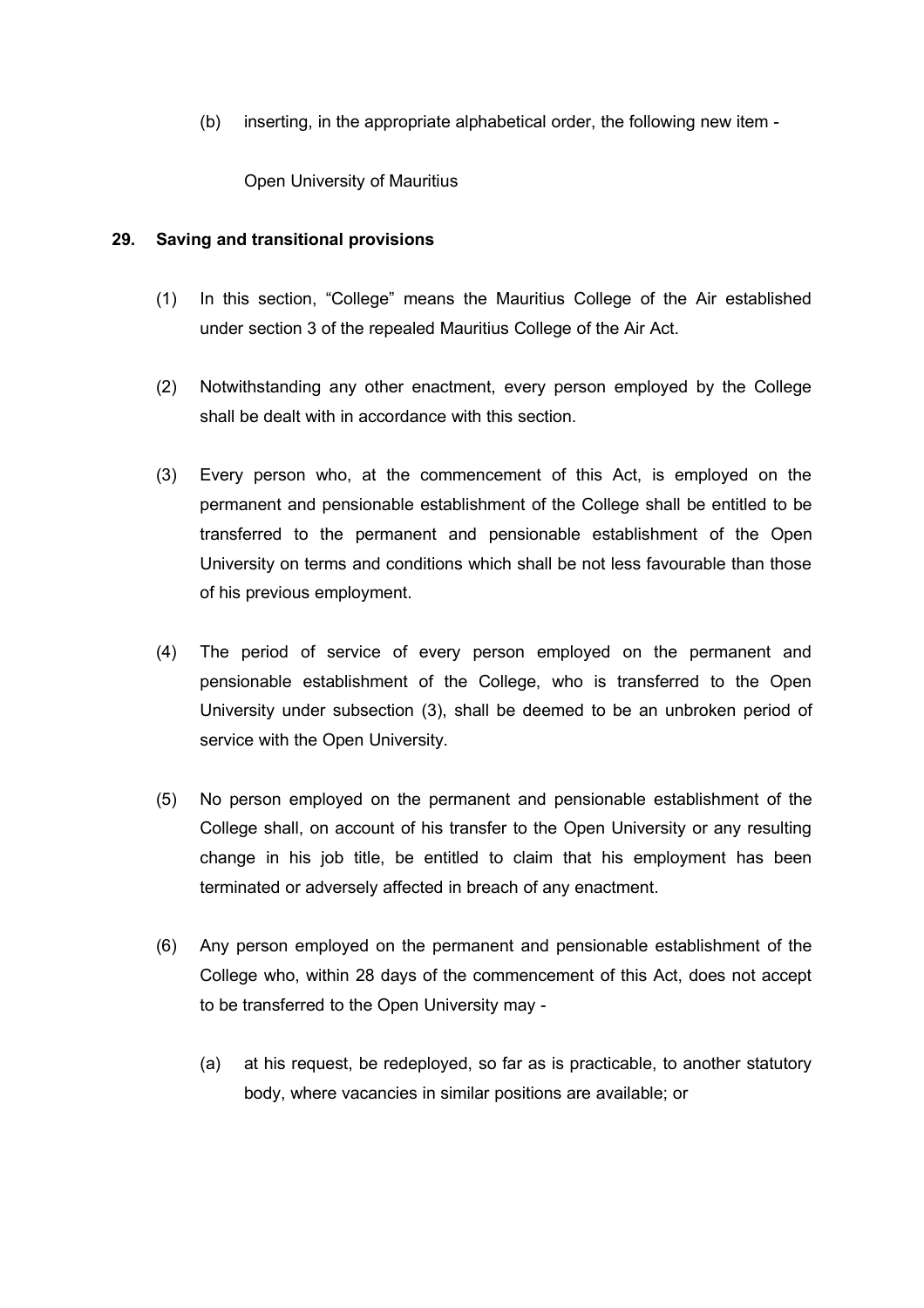- (b) opt for retirement on the ground of abolition of office and be paid his pension benefits in accordance with the Statutory Bodies Pension Funds Act and regulations made thereunder.
- (7) (a) Subject to subsection (8), any person employed on the permanent and pensionable establishment of the College, against whom any disciplinary inquiry, investigation or proceedings are pending or in process at the commencement of this Act -
	- (i) who is not interdicted, shall be transferred to the permanent and pensionable establishment of the Open University on terms and conditions which shall be not less favourable than those of his previous employment;
	- (ii) who is interdicted, may opt to
		- (A) be transferred to the permanent and pensionable establishment of the Open University on terms and conditions which shall be not less favourable than those of his previous employment;
		- (B) retire on the ground of abolition of office and be paid pension benefits in accordance with the Statutory Bodies Pension Funds Act and regulations made thereunder,

where no disciplinary charge is subsequently found proved against him.

- (b) For the purposes of paragraph (a)(ii)(B), the date of retirement on ground of abolition of office shall be deemed to be the date of coming into operation of this Act.
- (8) Any disciplinary inquiry, investigation or proceedings, pending or in process at the commencement of this Act, against any person employed on the permanent and pensionable establishment of the College, shall be taken up, continued or completed by the Open University and any resulting order or decision shall have the same force and effect as if made by the College.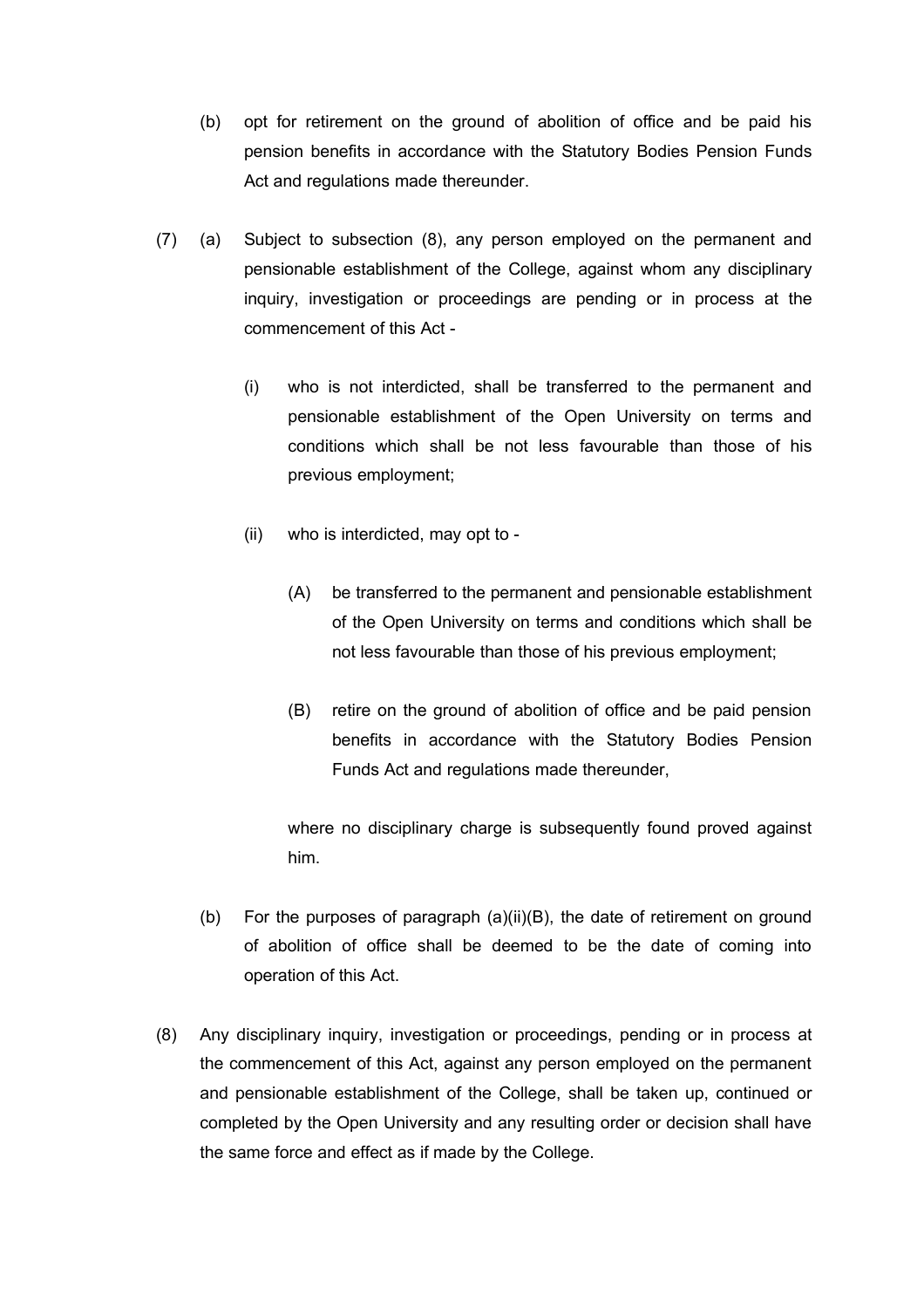- (9) Notwithstanding any other enactment, the contract of every person employed on a fixed term performance contract by the College, which is valid at the commencement of this Act, shall be deemed to have been entered into by the Open University and shall remain governed by its existing terms and conditions.
- (10) The assets, funds and records of the College shall, at the commencement of this Act, vest in the Open University.
- (11) All rights, obligations and liabilities subsisting in favour of or against the College shall, at the commencement of this Act, continue to exist under the same terms and conditions in favour of or against the Open University.
- (12) All proceedings, judicial or otherwise, commenced before and pending at the commencement of this Act, by or against the College, shall be deemed to have been commenced, and may be continued, by or against the Open University.
- (13) Notwithstanding section 7(2), every person who, at the commencement of this Act, is registered for education and training purposes at the College shall be enrolled as a learner.
- (14) Where this Act does not make provision for any transition, the Minister may make such regulations as may be necessary for such transition.

### <span id="page-22-0"></span>**30. Commencement**

- (1) Subject to subsection (2), this Act shall come into operation on a date to be fixed by Proclamation.
- (2) Different dates may be fixed for the coming into operation of different sections of this Act.

Passed by the National Assembly on the twenty third day of March two thousand and ten.

### **Ram Ranjit Dowlutta**

Clerk of the National Assembly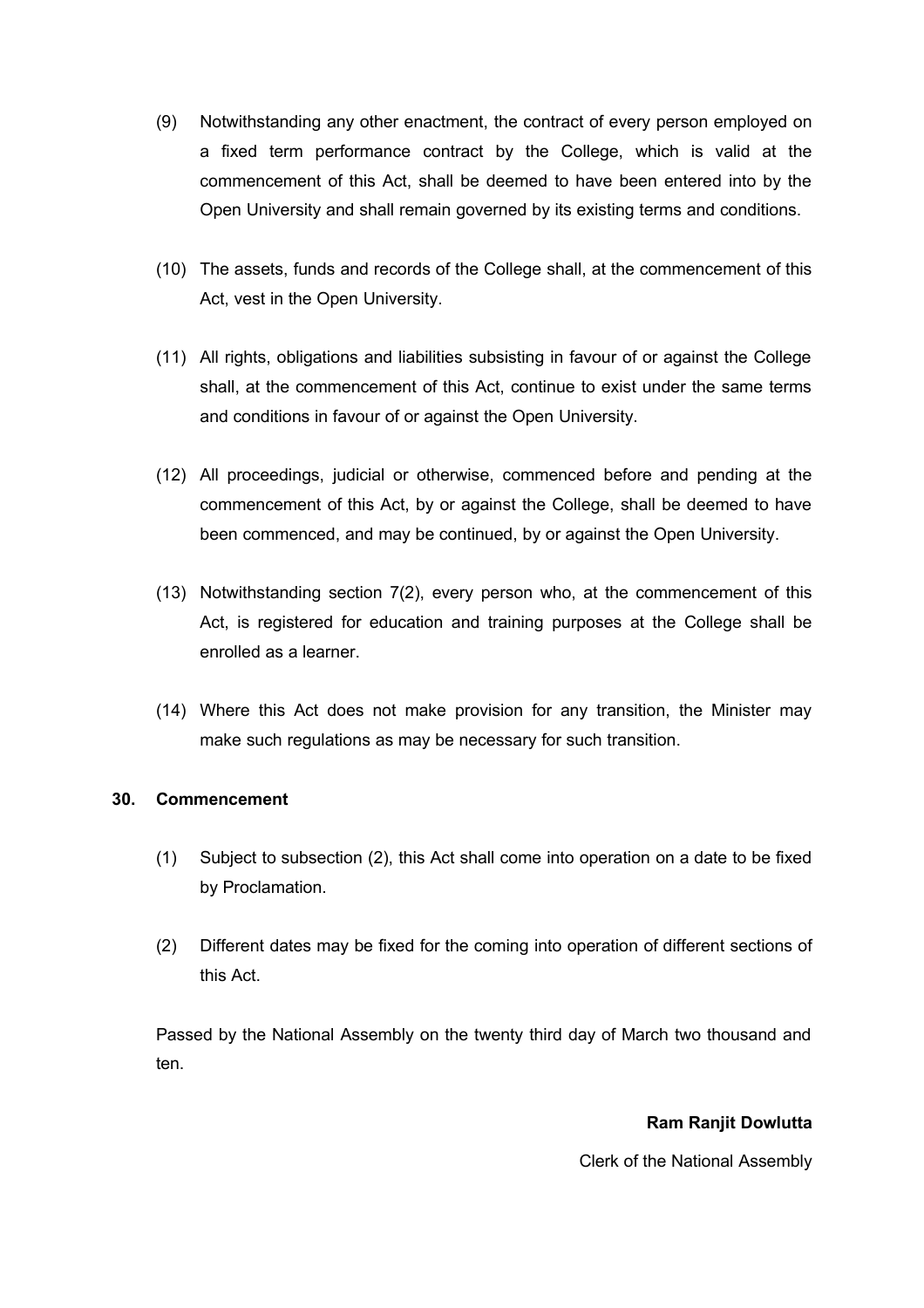## <span id="page-23-0"></span>**SCHEDULE**

#### [Sections 2 and 23]

## **STATUTES OF THE OPEN UNIVERSITY OF MAURITIUS**

### **1. Meetings of Board**

- (1) Subject to this paragraph, the Board may regulate its proceedings in such manner as it thinks fit.
- (2) In the absence of the Chairperson at a meeting of the Board, a member of the Board elected by the members present shall preside at that meeting.
- (3) Where a member of the Board has an interest in a matter being considered or about to be considered by the Board, he shall -
	- (a) as soon as practicable after the relevant facts have come to his knowledge, declare the nature of his interest; and
	- (b) not be present during any deliberation, nor vote with respect to that matter.
- (4) A quorum shall be constituted by 6 members of the Board and no business may be transacted at a meeting of the Board unless there is a quorum.
- (5) Each member present at a meeting of the Board shall be entitled to one vote on a matter arising for decision at the meeting, and the person presiding the meeting shall, in the event of an equality of votes, have a casting vote.
- (6) A decision carried by a majority of the votes cast by the members present and voting at a meeting shall be a decision of the Board.
- (7) The Board shall meet at least 6 times in one calendar year.

## **2. The Academic Council**

(1) The Academic Council shall consist of -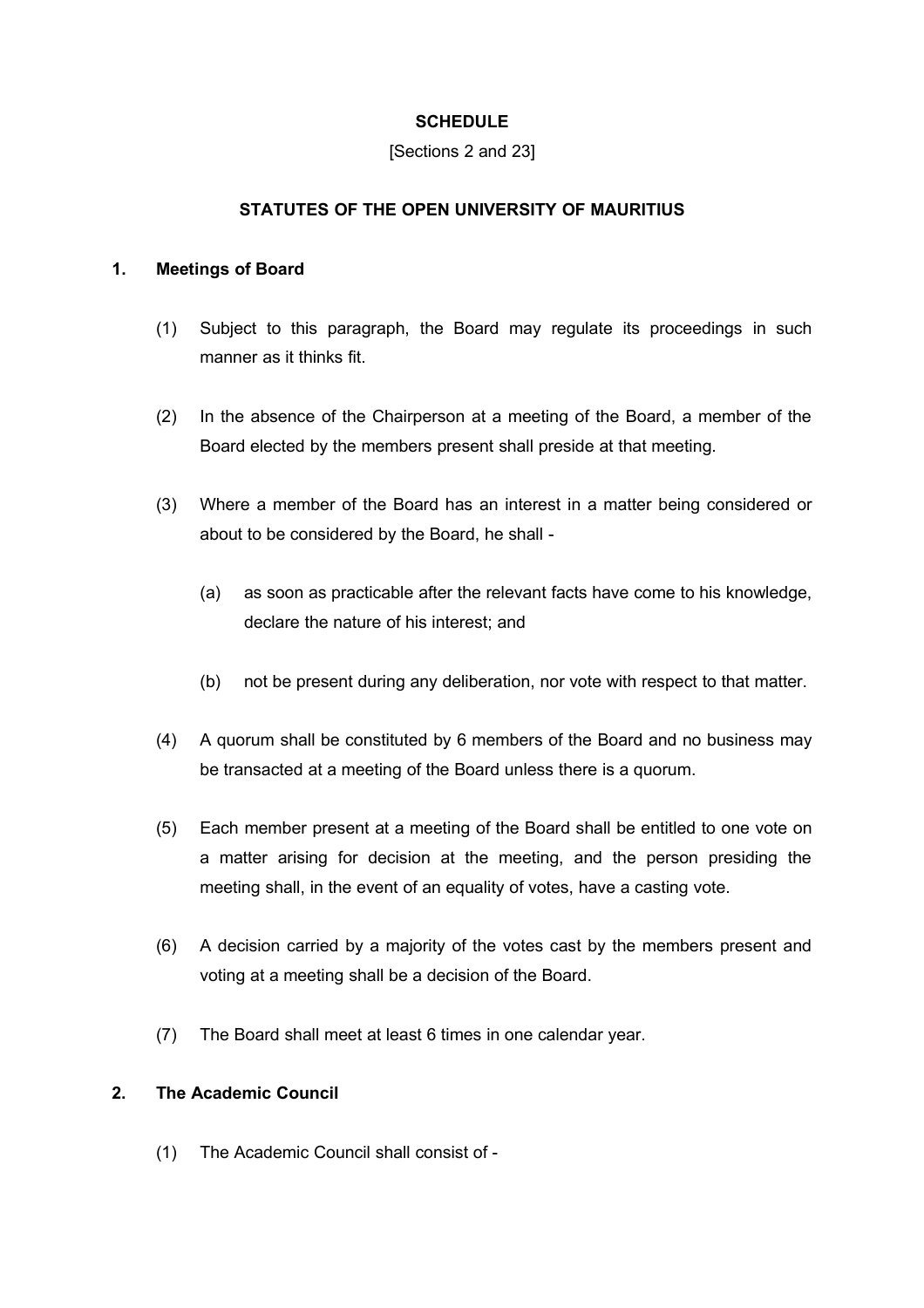- (a) the Director-General, who shall be the chairperson;
- (b) the Executive Director of the Tertiary Education Commission or his representative;
- (c) a representative of the University of Mauritius;
- (d) a representative of the University of Technology, Mauritius;
- (e) the Chief Technical Officer of the Ministry responsible for the subject of education or his representative;
- (f) 2 representatives of public tertiary level institutions having developed partnerships with the Open University, to be nominated by the Minister;
- (g) the Directors of the Academic Affairs, Multimedia and ICT Services, Quality Assurance and Capacity Building Divisions and the Directors of the Confucius Institute and Language Institute;
- (h) 3 Heads of Schools, Centres or Units of the Open University, to be nominated by the Director-General;
- (i) a representative of learners, to be nominated by the Board;
- (j) a representative of the academic staff elected by and from the academic staff;
- (k) such other members, not exceeding 3 in number, as may be co-opted by the Board, including one person with experience and interest in research.
- (2) The Registrar shall be Secretary to the Academic Council.
- (3) (a) The members referred to in subparagraph  $(1)(f)$ ,  $(h)$  and  $(i)$  shall hold office for a term of 3 years and shall be eligible for re-nomination for not more than one further term of 3 years.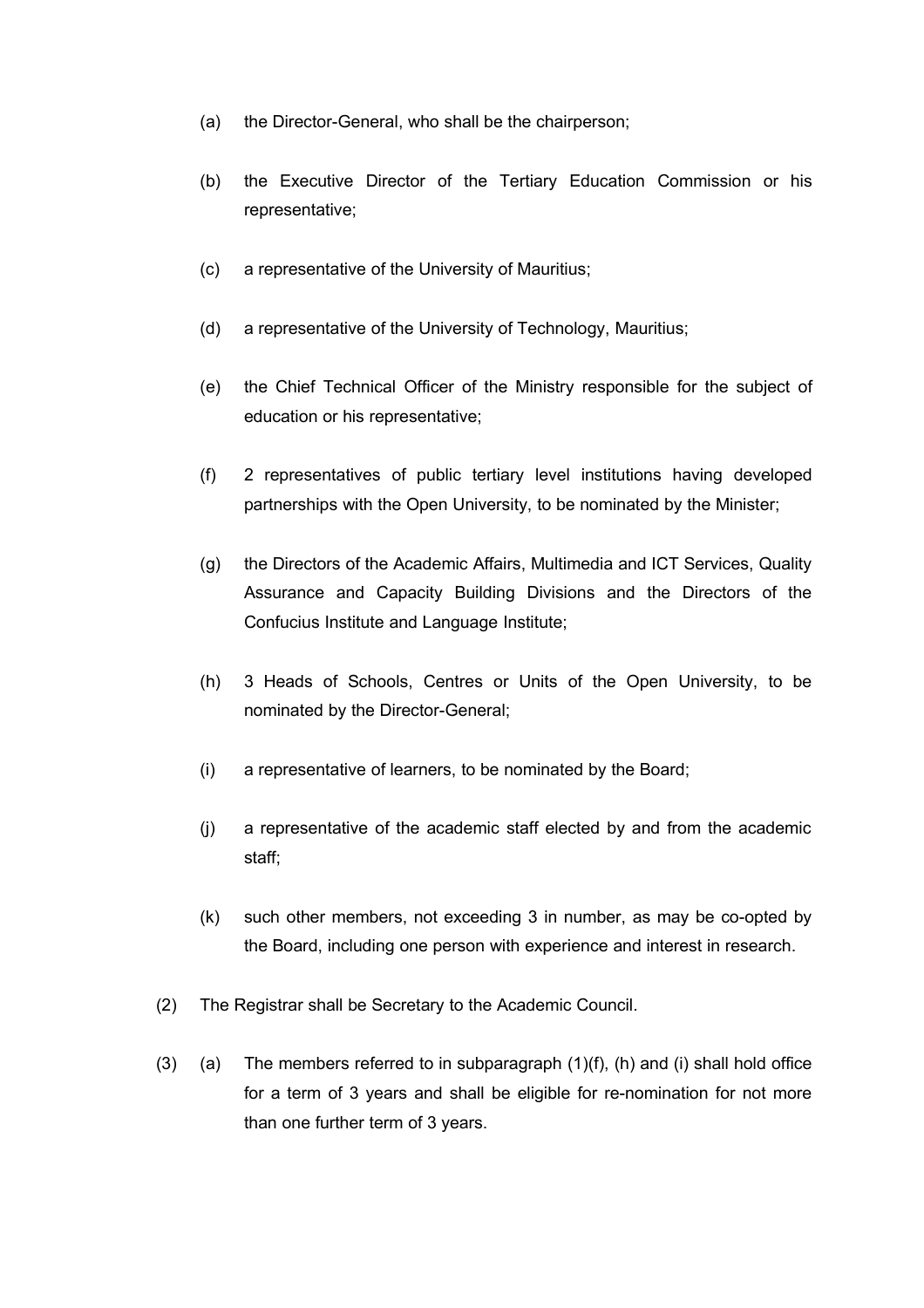- (b) The member referred to in subparagraph  $(1)(i)$  shall hold office for a term of 3 years.
- (4) A person shall cease to be member of the Academic Council upon
	- (a) the completion of his term of office;
	- (b) his resignation or removal from office;
	- (c) his ceasing to be a member of the academic staff of the Open University; or
	- (d) his ceasing to be a learner,

as the case may be.

- (5) Where a vacancy occurs in the membership of the Academic Council, the vacancy shall be filled by a person who shall hold office for the remainder of the term of the office of the member in whose place he has been nominated or elected.
- (6) Half of the members of the Academic Council shall form a quorum.
- (7) The Academic Council may otherwise regulate its proceedings as it thinks fit.
- (8) The functions and powers of the Academic Council shall, in addition to those set out in the Act, be to -
	- (a) advise the Board on
		- (i) all academic matters including the control, general direction and management of any research or resource centre or other teaching and research facility;
		- (ii) the institution, alteration, suspension or suppression of academic posts and the qualifications and experience of the academic staff;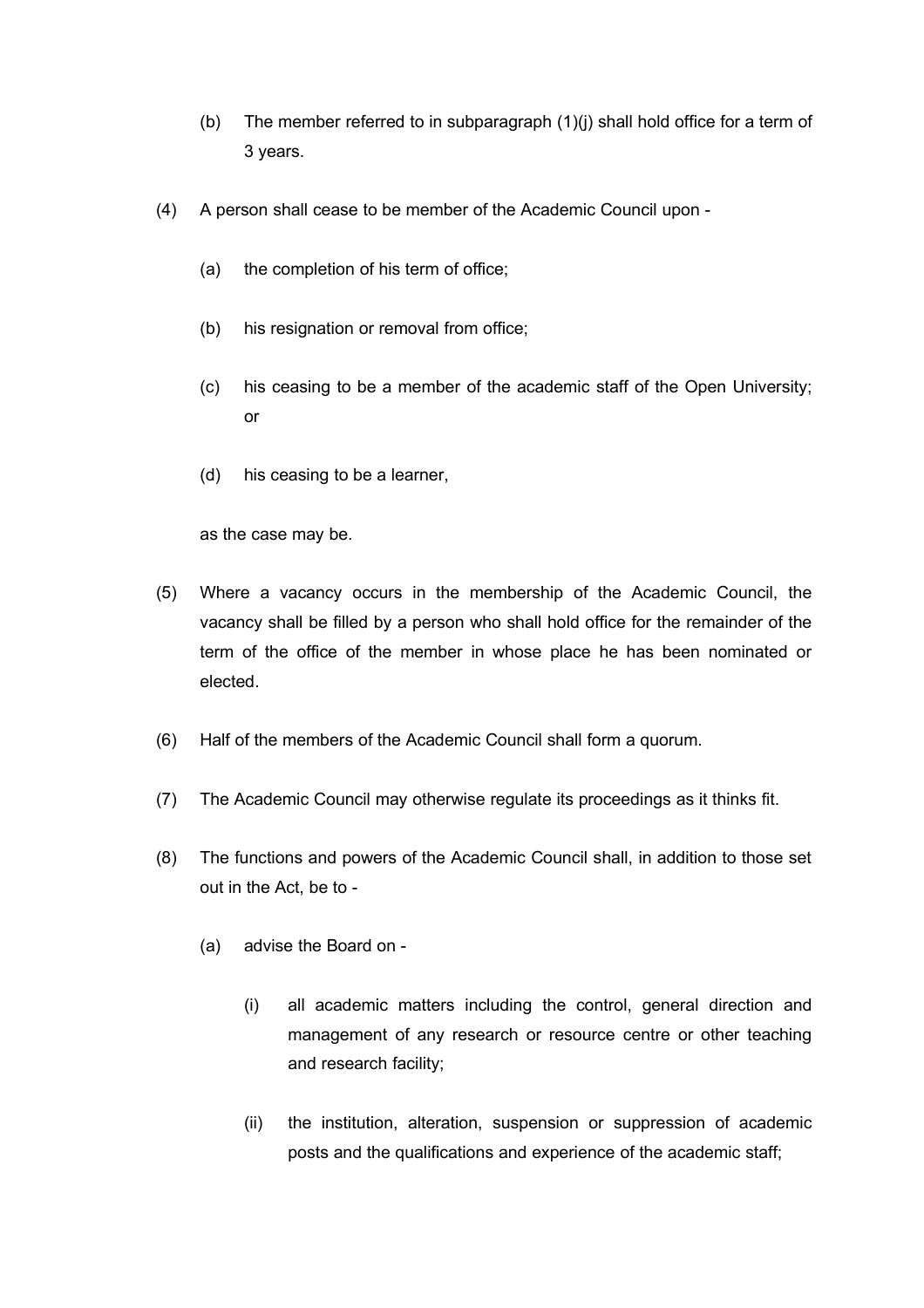- (b) make recommendations to the Board regarding
	- (i) postgraduate teaching and research;
	- (ii) the qualifications to be presented for teaching;
	- (iii) the conferment of honorary degrees or other distinctions;
	- (iv) the institution and award of fellowships, scholarships, prizes and medals;
	- (v) the promotion of collaboration between the private and public sectors and the Open University;
	- (vi) the schemes to set up such Schools, Centres and Academic Support Units as may be necessary for academic purposes of the Open University;
	- (vii) the setting up of local and overseas regional centres, study centres and such other Centres for purposes of advising, counselling and providing other assistance required by learners;
- (c) appoint external examiners;
- (d) issue instructions to examiners;
- (e) approve the results of examinations and the award of degrees, diplomas and other academic qualifications in accordance with the Statutes and the regulations:
- (f) report to the Board on any matter referred to it by the Board.
- (9) The representative of learners shall not participate in the deliberations of the Academic Council on any matter pertaining to -
	- (a) examinations;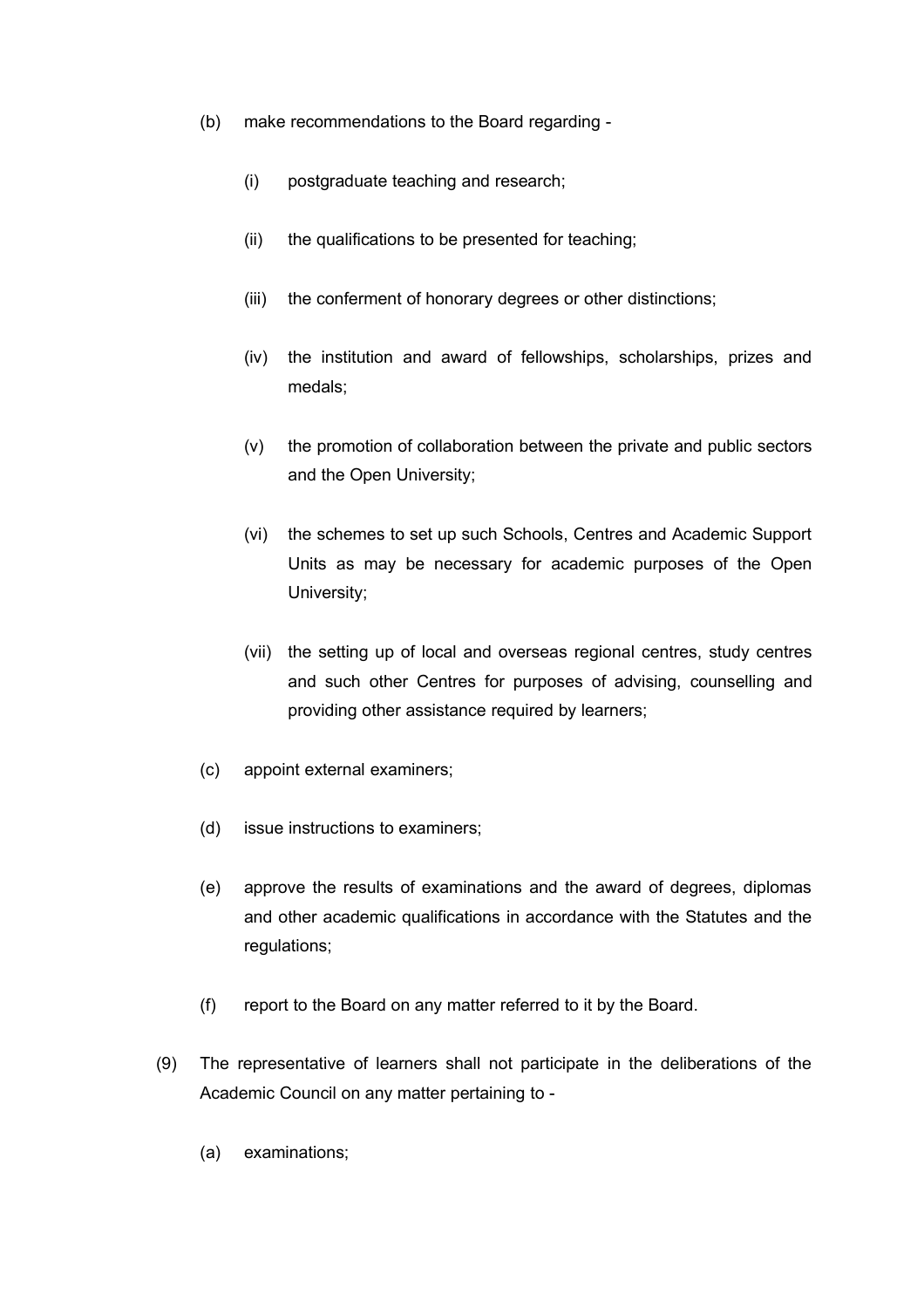(b) staffing.

### **3. Partnership and collaboration with other institutions**

The Board, on the recommendations of the Academic Council, may enter into partnership and collaboration with local and overseas institutions for such purposes and on such terms and conditions as it thinks fit for the attainment of the objects and performance of the functions of the Open University.

## **4. Planning and Monitoring Committee**

- (1) The Planning and Monitoring Committee set up under section 14 of the Act shall consist of -
	- (a) a chairperson and 3 other members chosen by the Board from among its members;
	- (b) the Director-General; and
	- (c) the Director of the Quality Assurance and Capacity Building Division, who shall be the Secretary.
- (2) The Planning and Monitoring Committee shall make recommendations to the Board on -
	- (a) immediate, medium and long-term plans of the Open University, taking into account the present and future needs of Mauritius;
	- (b) monitoring the execution of all plans of the Open University and suggesting measures for quality assurance;
	- (c) such other matters on which it may be requested by the Board to report.
- (3) The Planning and Monitoring Committee shall meet at least 3 times a year.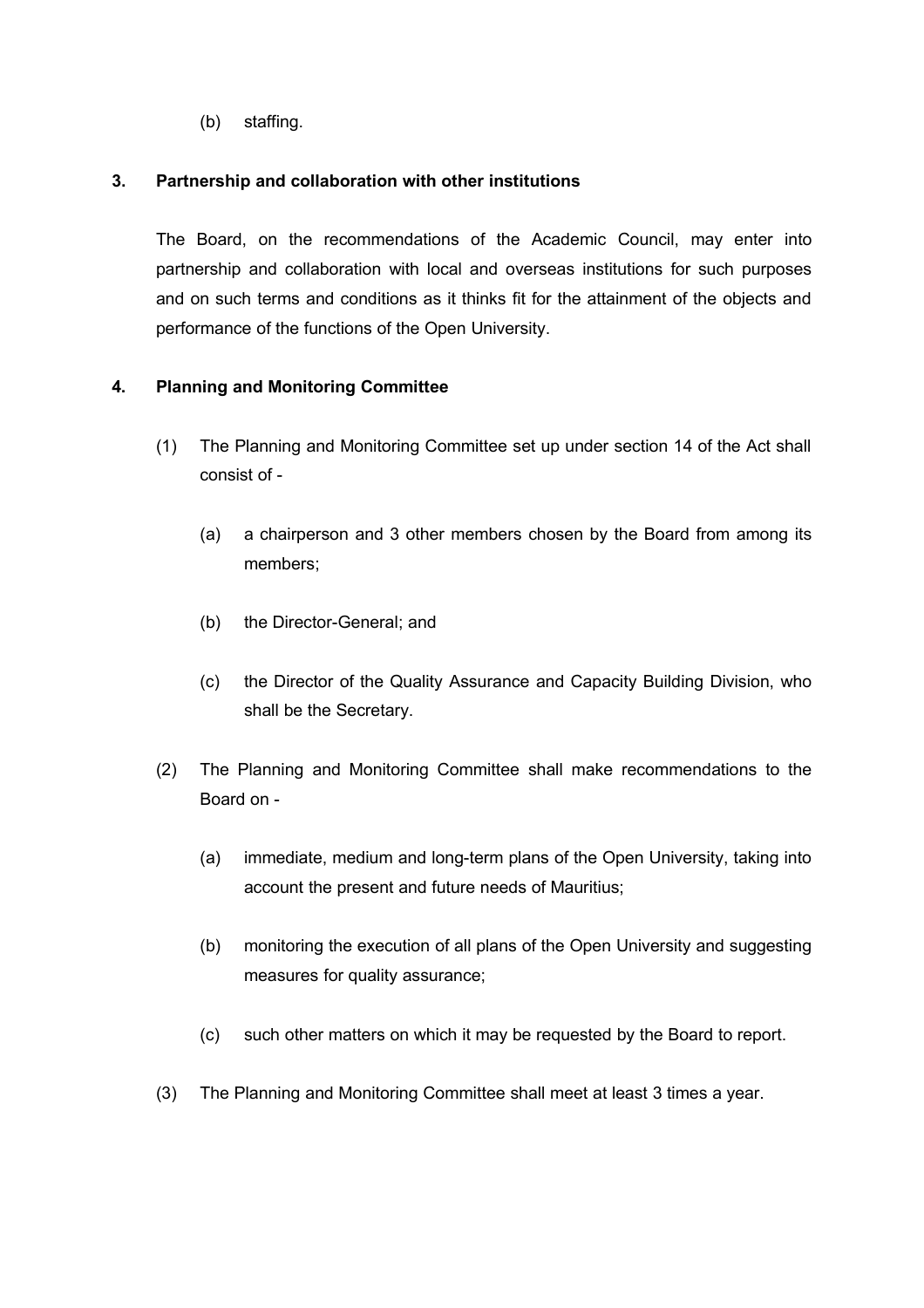### **5. Finance Committee**

- (1) The Finance Committee shall consist of
	- (a) a chairperson and 3 other members chosen by the Board from among its members;
	- (b) the Director-General; and
	- (c) the Financial Controller, who shall be the Secretary.
- (2) The Finance Committee shall make recommendations to the Board on
	- (a) the financial position of the Open University from time to time;
	- (b) all other matters relating to finance; and
	- (c) such other matters on which it may be requested by the Board to report.
- (3) The Finance Committee shall meet at least 3 times a year.

### **6. Human Resource Committee**

- (1) The Human Resource Committee shall consist of
	- (a) a chairperson and 3 other members chosen by the Board from among its members;
	- (b) the Director-General;
	- (c) such other persons as may, in the opinion of the Human Resource Committee, be co-opted to assist in the deliberations of the Committee; and
	- (d) the Registrar, who shall be the Secretary to the Committee.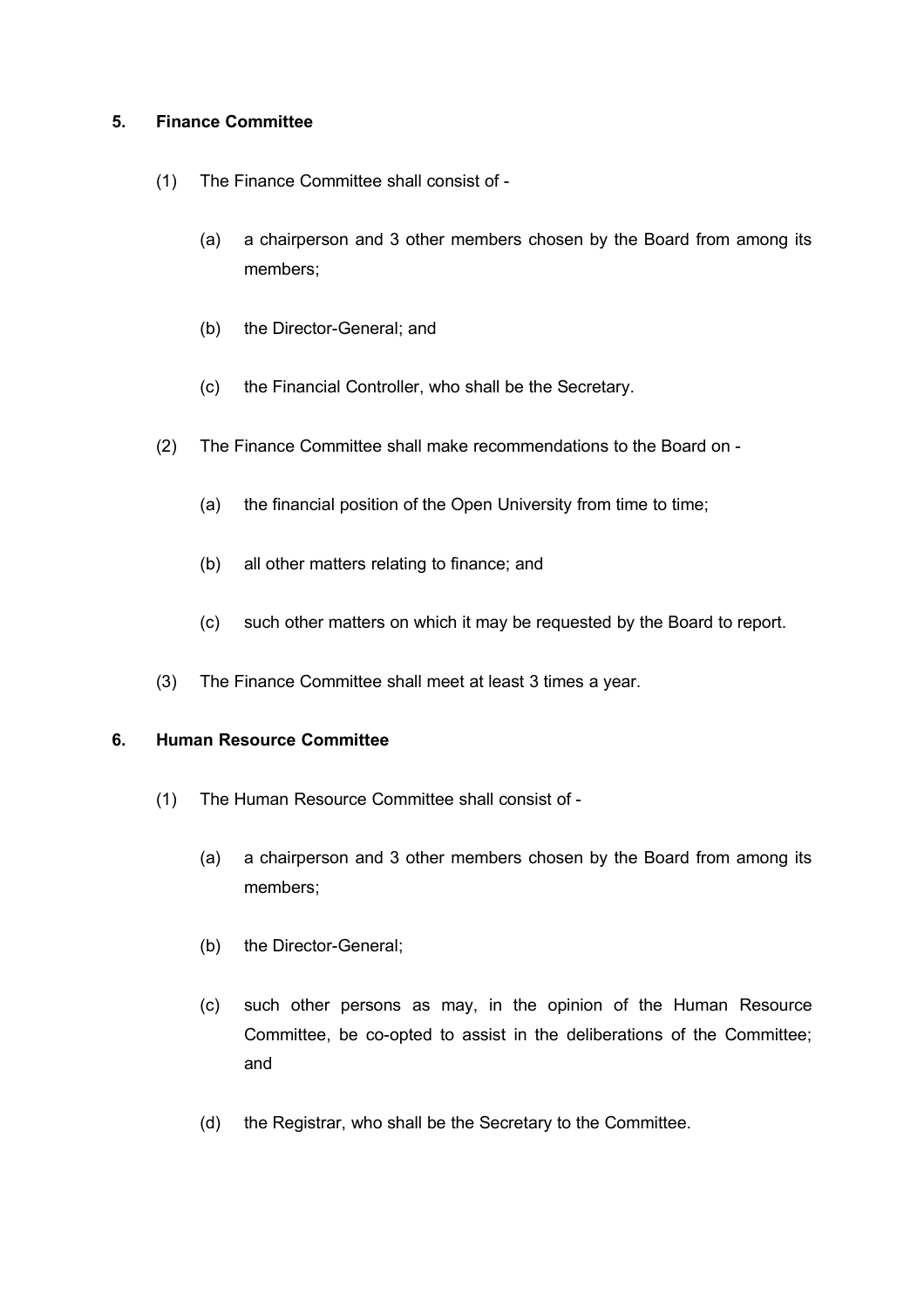- (2) The Human Resource Committee shall
	- (a) make recommendations to the Board for appointments to any office in the Open University, other than that of Director-General;
	- (b) be responsible for staff matters, including conditions of service, criteria for the appointment, promotion, transfer of staff, discipline, welfare, staff development and training programmes; and
	- (c) appoint such disciplinary committee as may have to be set up.

## **7. Convocation Procedure**

- (1) The Chairperson shall confer degrees, diplomas and other academic qualifications upon persons entitled to receive them at Convocation.
- (2) A Convocation may be held on such date and time as the Board may determine.
- (3) The Chairperson or, in his absence, the Director-General shall declare each Convocation open and closed.
- (4) The proceedings of any Convocation shall otherwise be determined by the Board on the recommendation of the Academic Council.

## **8. Schools, Centres, programme units and academic units**

The Board may, on the recommendation of the Academic Council, set up such Schools, Centres, programme units or other academic units as it thinks fit, in addition to those provided for in this Act, and determine their functions.

### **9. The Director-General**

- (1) The Director-General shall
	- (a) be the chief academic and executive officer of the Open University;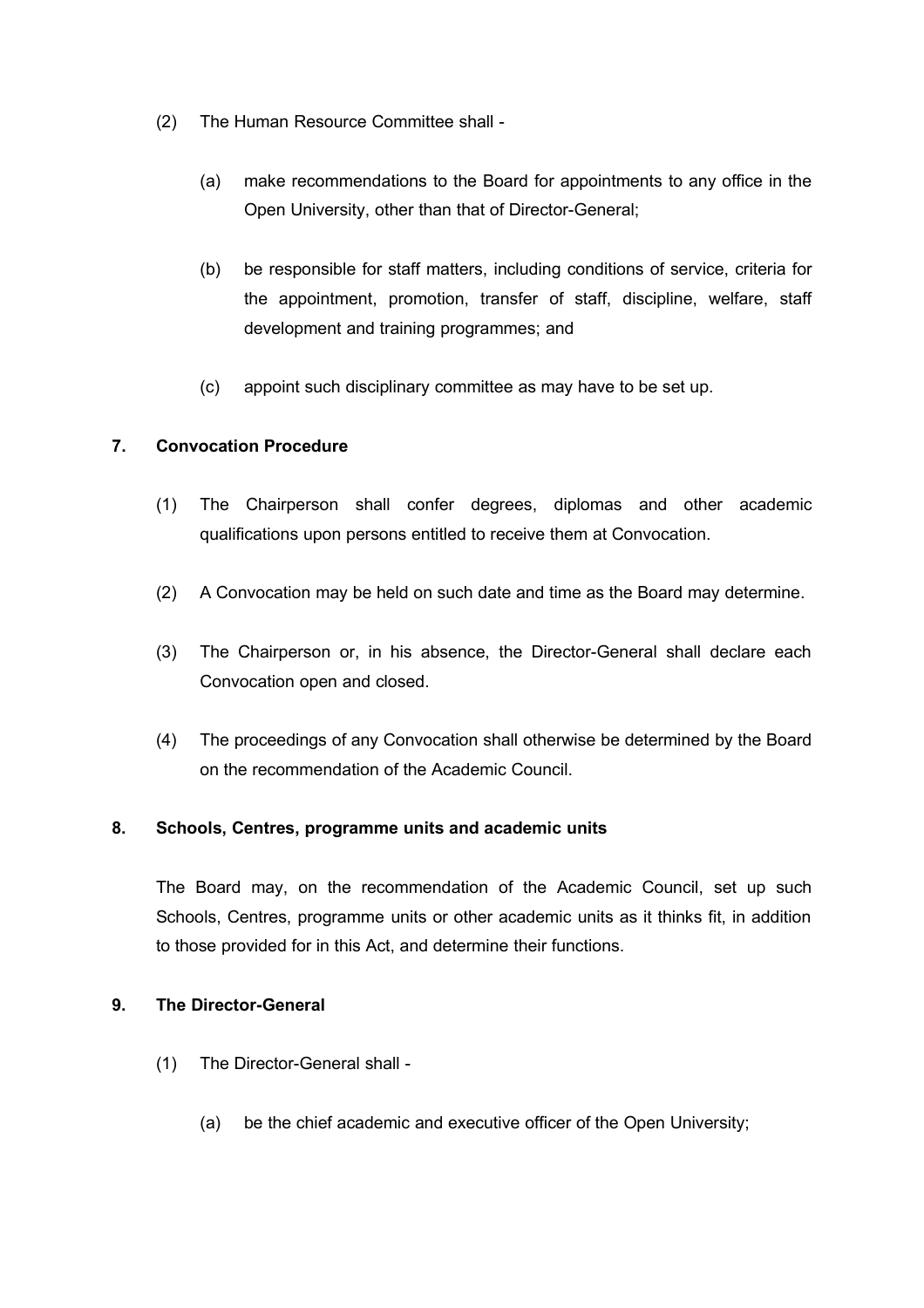- (b) hold office for a period of 5 years, renewable for further periods of 3 years and on such terms and conditions as the Board may determine;
- (c) in the absence of the Chairperson, preside at a Convocation and confer degrees, diplomas or other academic qualifications upon persons entitled to receive them;
- (d) exercise control over the affairs of the Open University;
- (e) ensure the faithful observance of the provisions of this Act, the Statutes and the rules and regulations.
- (2) (a) The Director-General may delegate any of his powers and duties to any person or body of persons.
	- (b) In the absence of the Director-General, the Board may appoint a person, whether or not a member of the Board, to act as Director-General, under such terms and conditions as may be decided by the Board.
	- (c) The Acting Director-General shall have all the powers and duties of the Director-General.

## **10. Registrar**

- (1) The Board shall, on the recommendation of the Human Resource Committee, appoint a Registrar on such terms and conditions as it thinks fit.
- (2) The duties of the Registrar shall be to
	- (a) act as Secretary to the Board and the Academic Council, and to keep minutes;
	- (b) be the custodian of the records, the common seal, and such other property of the Open University as the Board shall commit to his charge;
	- (c) arrange for the conduct of examinations;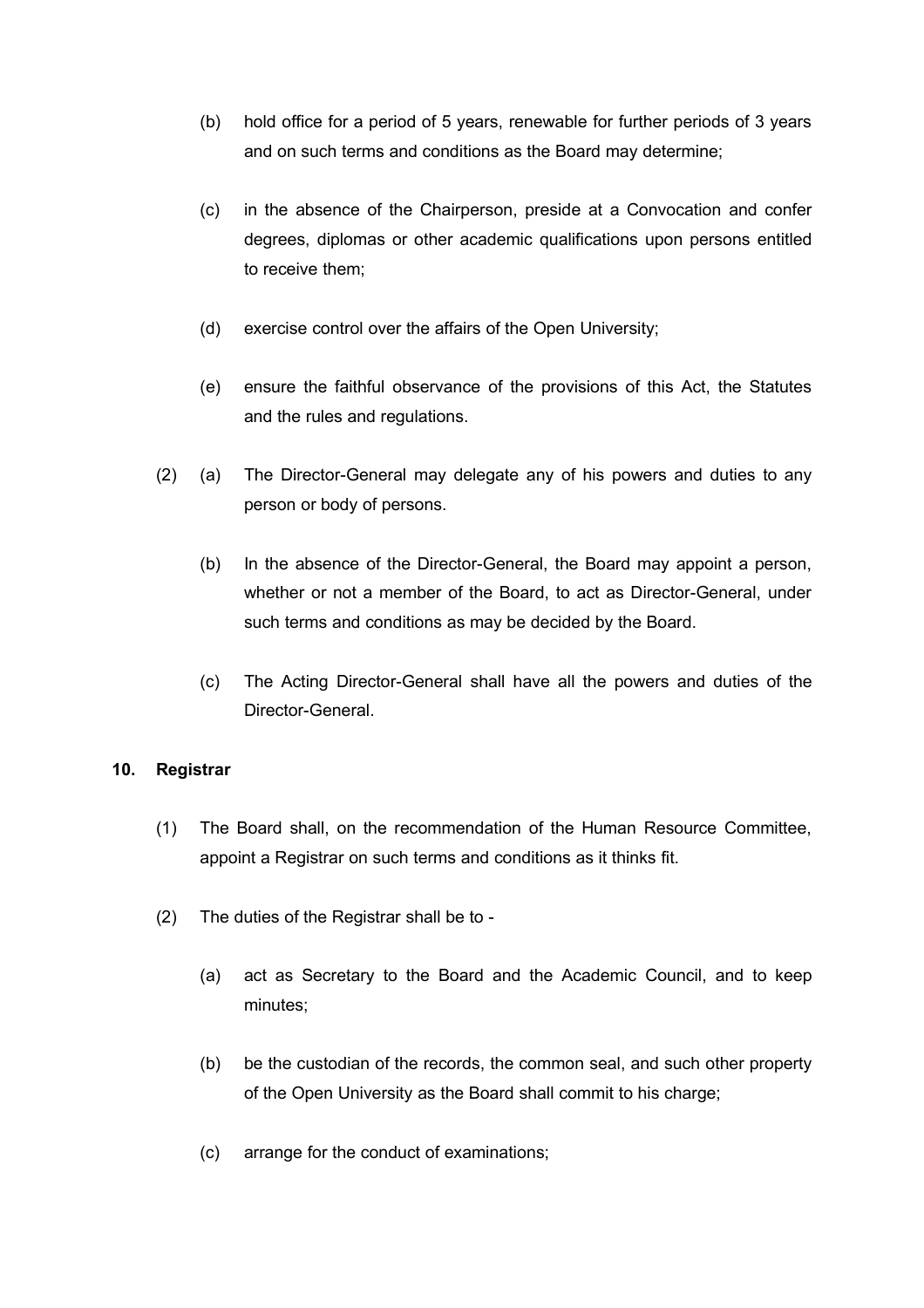- (d) issue any advice convening meetings of the Board, the Human Resource Committee, the Academic Council, Boards of Examiners and of any committees appointed by the Open University;
- (e) conduct the official correspondence of the Board and the Academic Council; and
- (f) perform such other duties as may be specified in the Statutes or the Regulations or may be required from time to time by the Board or the Director-General.
- (3) The Registrar may delegate any of his duties to any member of the staff.

## **11. The Financial Controller**

- (1) The Board shall, on the recommendation of the Human Resource Committee, appoint a Financial Controller on such terms and conditions as it thinks fit.
- (2) The duties of the Financial Controller shall be to
	- (a) prepare for the consideration of the Board the estimates of income and expenditure of the Open University, for each financial year;
	- (b) collect all fees, and other monies due to the Open University, give receipts for the same and account for all sums so received in such form as the Board may from time to time direct;
	- (c) exercise general supervision over the funds and advise the Board as regards its financial policy;
	- (d) arrange for the annual, and any special, auditing of the accounts;
	- (e) call for explanations for any unauthorised expenditure or other financial irregularity and suggest disciplinary action against persons at fault;
	- (f) call from any office or unit for any information or return that he may consider necessary for the performance of his duties; and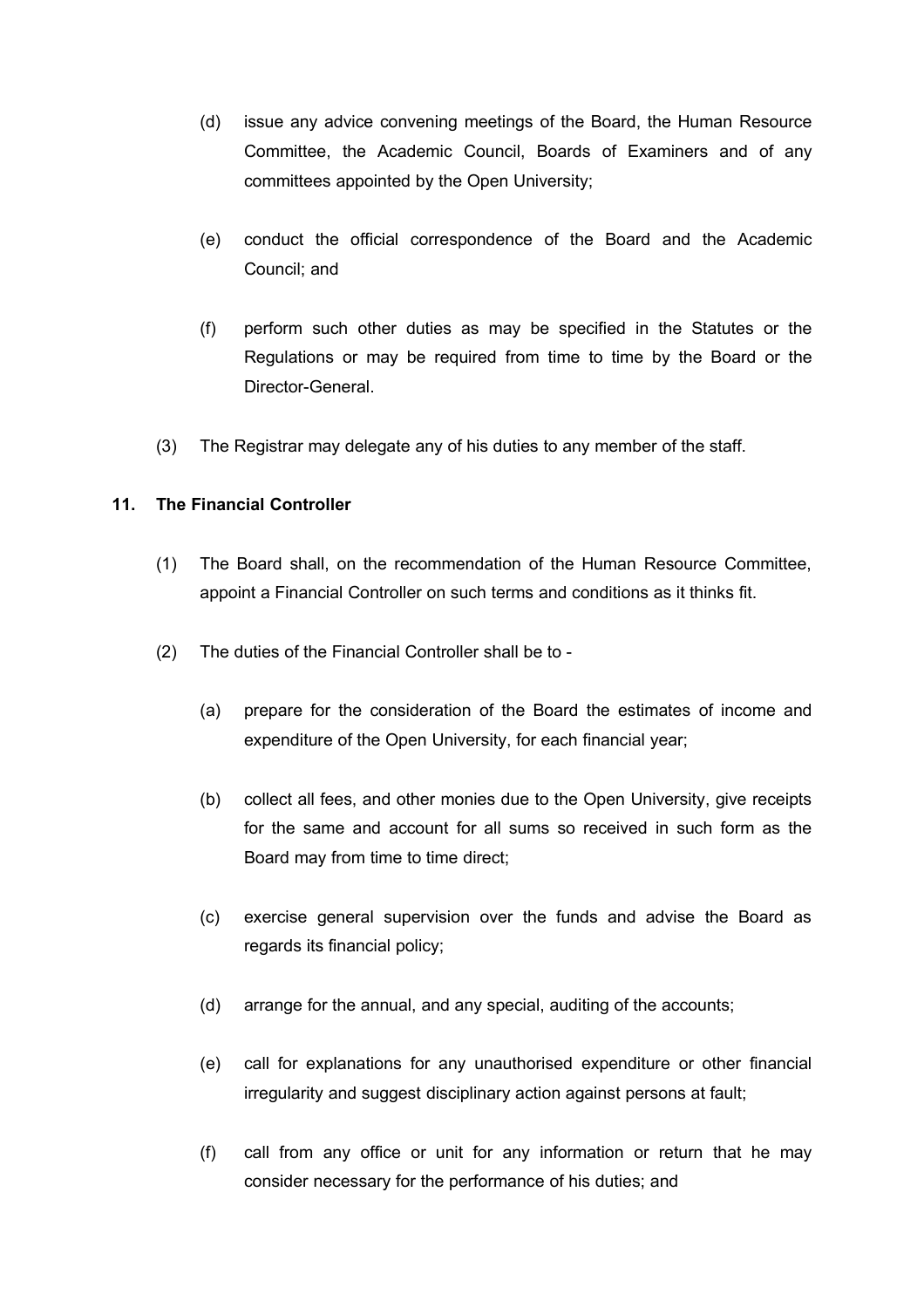(g) perform such other financial functions as may be assigned to him by the Board, the Director-General or as may be provided for in the Statutes.

## **12. Heads of Divisions and Institutes**

- (1) The Board shall, on the recommendation of the Human Resource Committee, appoint Heads of Divisions and Institutes on such terms and conditions as it thinks fit.
- (2) The duties of the Heads shall be determined by the Board.
- (3) In the absence of Heads of Divisions or Institutes, the Board may appoint suitable persons to act as Heads of Divisions or Institutes on such terms and conditions as may be decided by the Board.

## **13. Heads of Schools, Centres, programme units and other academic units**

- (1) The Board may, on the recommendations of the Human Resource Committee, appoint Heads of Schools, Centres, programme units and other academic units.
- (2) Their duties shall be determined by the Board on the recommendations of the Academic Council.

## **14. Conduct of ballots**

- (1) Any election to membership of the bodies referred to in this Act or the Statutes shall be carried out at such appropriate time as may be fixed by the Registrar.
- (2) For each election, a returning officer shall be designated by the Registrar.
- (3) Any person entitled to be nominated and to vote in any election referred to in subparagraph (1) shall be an eligible person.
- (4) (a) Not less than 4 weeks before the date of an election, the Registrar shall invite persons entitled to vote in that election to submit nominations of persons eligible to stand for election in writing.